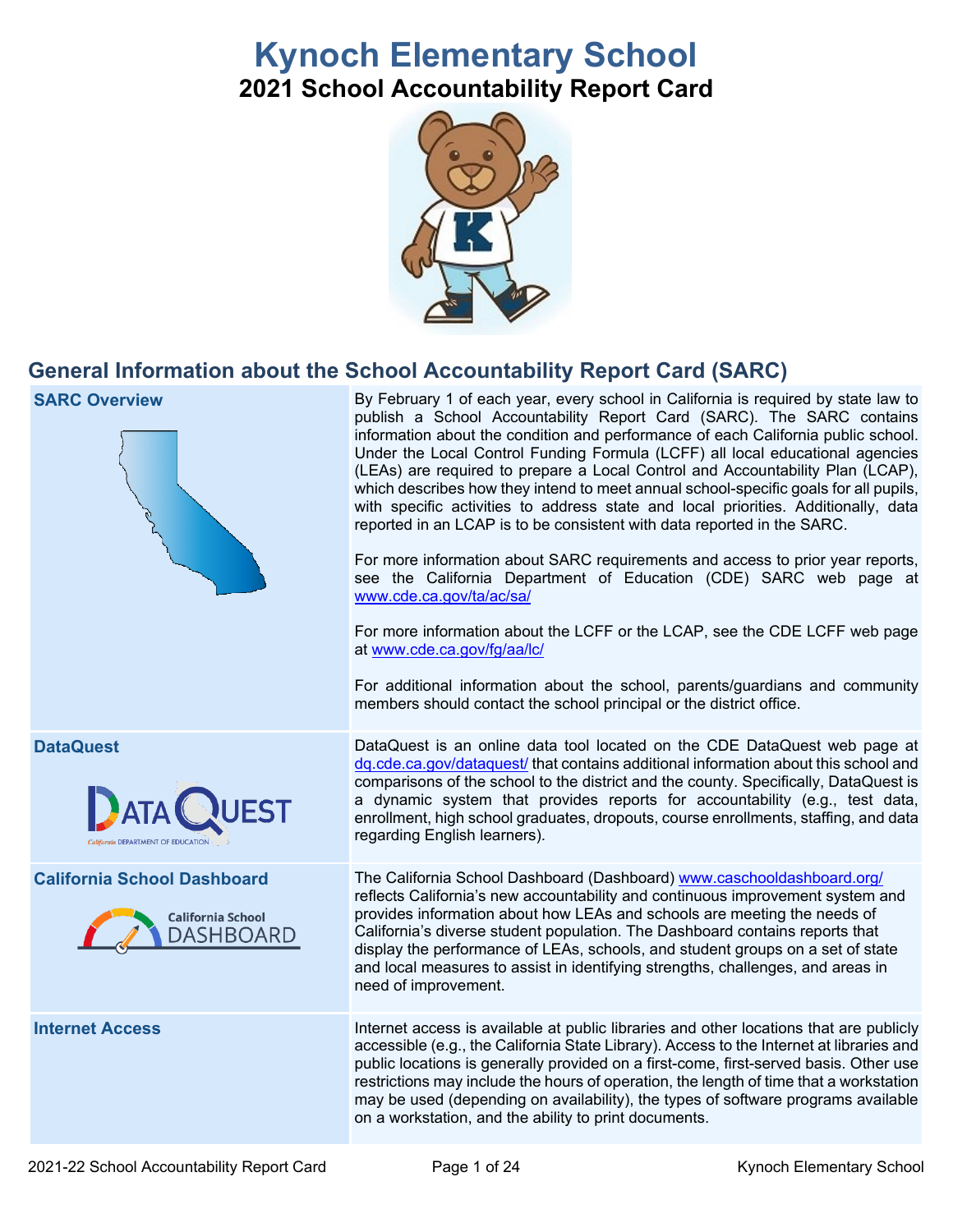## **2021-22 School Contact Information**

| <b>School Name</b>                       | Kynoch Elementary School  |  |  |  |  |
|------------------------------------------|---------------------------|--|--|--|--|
| <b>Street</b>                            | 1905 Ahern Street         |  |  |  |  |
| City, State, Zip                         | Marysville, CA 95901      |  |  |  |  |
| <b>Phone Number</b>                      | (530) 741-6141            |  |  |  |  |
| <b>Principal</b>                         | Derek Morrison            |  |  |  |  |
| <b>Email Address</b>                     | dmorrison@mjusd.net       |  |  |  |  |
| <b>School Website</b>                    | https://kynoch.mjusd.com/ |  |  |  |  |
| <b>County-District-School (CDS) Code</b> | 58-72736-6056774          |  |  |  |  |

## **2021-22 District Contact Information**

| <b>District Name</b>            | Marysville Joint Unified School District |  |  |  |  |
|---------------------------------|------------------------------------------|--|--|--|--|
| <b>Phone Number</b>             | $(530)$ 741-6000                         |  |  |  |  |
| Superintendent                  | Fal Asrani, Ed.D.                        |  |  |  |  |
| <b>Email Address</b>            | fasrani@mjusd.com                        |  |  |  |  |
| <b>District Website Address</b> | www.mjusd.com                            |  |  |  |  |

### **2021-22 School Overview**

Kynoch Mission Statement: "Producing Champions One Cub at a Time."

Vision:

We believe that school should teach to the whole child with high expectations.

We believe that a good school is one that values students as people, teaches a passion for learning, and provides quality education.

We believe that a successful student is able to develop into a successful citizen, learn according to his/her ability, and take responsibility for him/herself.

We believe that an effective classroom is one in which there is a safe, supportive, and caring environment that promotes selfdirected, reflective learning and positive relationships.

We believe that a good school/office staff member is one who provides a good first impression to anyone who walks onto campus and is approachable, kind, caring, and respectful.

We believe that an effective school faculty is one that works together for the benefit of children.

We believe that a quality instructional program includes a core curriculum as a vehicle to mastering the standards by teaching different learning styles and interests.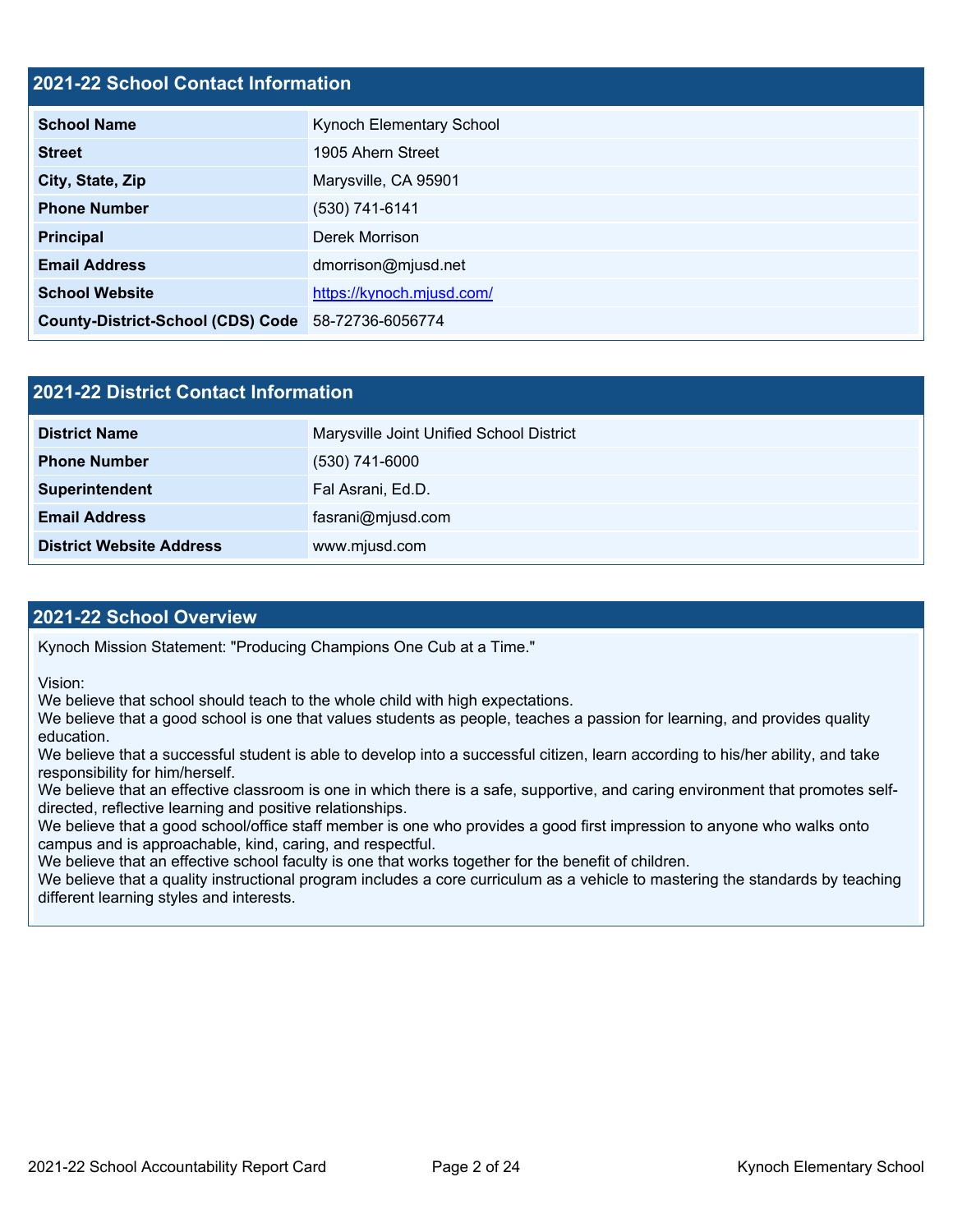## **About this School**

| 2020-21 Student Enrollment by Grade Level |                           |  |  |  |  |
|-------------------------------------------|---------------------------|--|--|--|--|
| <b>Grade Level</b>                        | <b>Number of Students</b> |  |  |  |  |
| Kindergarten                              | 115                       |  |  |  |  |
| Grade 1                                   | 114                       |  |  |  |  |
| <b>Grade 2</b>                            | 115                       |  |  |  |  |
| Grade 3                                   | 107                       |  |  |  |  |
| Grade 4                                   | 129                       |  |  |  |  |
| Grade 5                                   | 113                       |  |  |  |  |
| <b>Total Enrollment</b>                   | 693                       |  |  |  |  |

## **2020-21 Student Enrollment by Student Group**

| <b>Student Group</b>                   | <b>Percent of Total Enrollment</b> |
|----------------------------------------|------------------------------------|
| American Indian or Alaska Native       | 2.5                                |
| Asian                                  | 4.3                                |
| <b>Black or African American</b>       | 6.2                                |
| <b>Filipino</b>                        | 0.3                                |
| <b>Hispanic or Latino</b>              | 40.5                               |
| Native Hawaiian or Pacific Islander    | 1.3                                |
| <b>Two or More Races</b>               | 3.2                                |
| <b>White</b>                           | 39.1                               |
| <b>English Learners</b>                | 11.7                               |
| <b>Foster Youth</b>                    | 1.2                                |
| <b>Homeless</b>                        | 0.7                                |
| <b>Socioeconomically Disadvantaged</b> | 81                                 |
| <b>Students with Disabilities</b>      | 15.2                               |

## **A. Conditions of Learning State Priority: Basic**

The SARC provides the following information relevant to the State priority: Basic (Priority 1):

- Degree to which teachers are appropriately assigned and fully credentialed in the subject area and for the pupils they are teaching;
- Pupils have access to standards-aligned instructional materials; and
- School facilities are maintained in good repair

Note: For more information refer to the Updated Teacher Equity Definitions web page at<https://www.cde.ca.gov/pd/ee/teacherequitydefinitions.asp>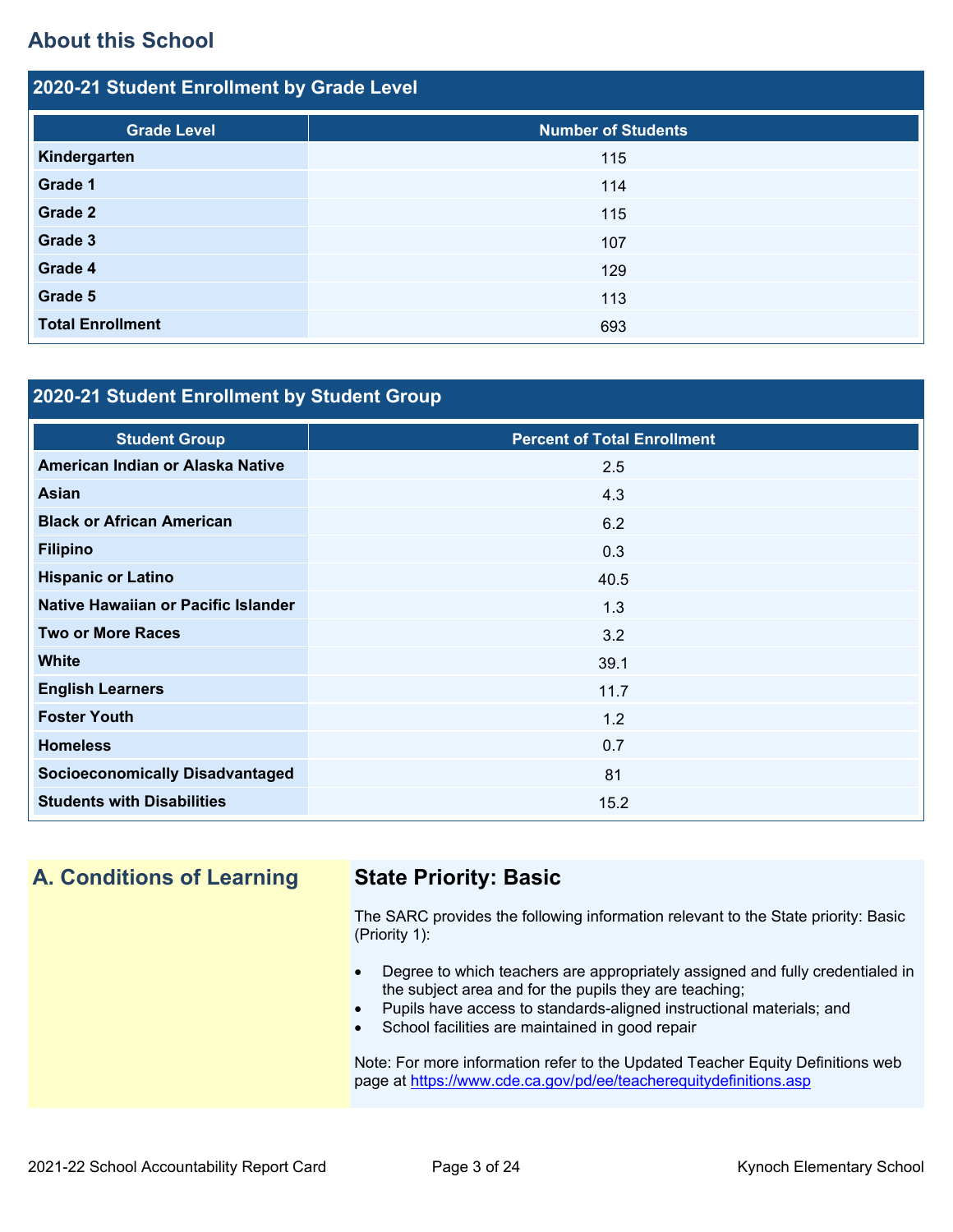| 2019-20 Teacher Preparation and Placement                                                       |         |  |  |  |
|-------------------------------------------------------------------------------------------------|---------|--|--|--|
| <b>Authorization/Assignment</b>                                                                 | 2019-20 |  |  |  |
| Fully (Preliminary or Clear) Credentialed for Subject and Student Placement (properly assigned) |         |  |  |  |
| <b>Intern Credential Holders Properly Assigned</b>                                              |         |  |  |  |
| Teachers Without Credentials and Misassignments ("ineffective" under ESSA)                      |         |  |  |  |
| Credentialed Teachers Assigned Out-of-Field ("out-of-field" under ESSA)                         |         |  |  |  |
| Unknown                                                                                         |         |  |  |  |
| <b>Total Teaching Positions</b>                                                                 |         |  |  |  |

Note: The data in this table is based on Full Time Equivalent (FTE) status. One FTE equals one staff member working full time; one FTE could also represent two staff members who each work 50 percent of full time. Additionally, an assignment is defined as a position that an educator is assigned to based on setting, subject, and grade level. An authorization is defined as the services that an educator is authorized to provide to students.

# **2019-20 Teachers Without Credentials and Misassignments (considered "ineffective" under ESSA) Authorization/Assignment 2019-20 Permits and Waivers Misassignments Vacant Positions Total Teachers Without Credentials and Misassignments**

| 2019-20 Credentialed Teachers Assigned Out-of-Field (considered "out-of-field" under ESSA) |         |  |  |  |
|--------------------------------------------------------------------------------------------|---------|--|--|--|
| Indicator                                                                                  | 2019-20 |  |  |  |
| <b>Credentialed Teachers Authorized on a Permit or Waiver</b>                              |         |  |  |  |
| <b>Local Assignment Options</b>                                                            |         |  |  |  |
| <b>Total Out-of-Field Teachers</b>                                                         |         |  |  |  |

| 2019-20 Class Assignments                                                                                                                           |         |
|-----------------------------------------------------------------------------------------------------------------------------------------------------|---------|
| <b>Indicator</b>                                                                                                                                    | 2019-20 |
| <b>Misassignments for English Learners</b><br>(a percentage of all the classes with English learners taught by teachers that are misassigned)       |         |
| No credential, permit or authorization to teach<br>(a percentage of all the classes taught by teachers with no record of an authorization to teach) |         |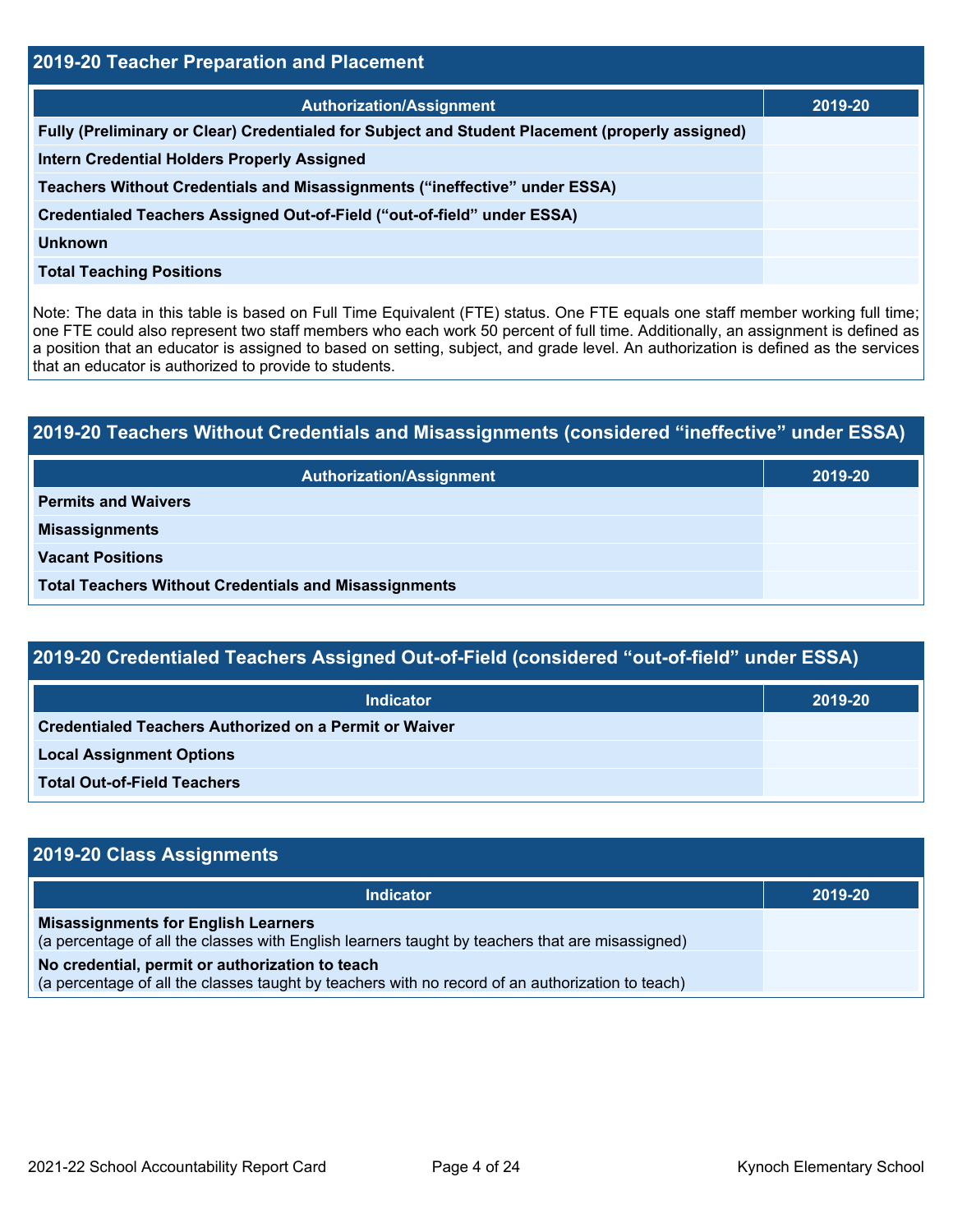## **2021-22 Quality, Currency, Availability of Textbooks and Other Instructional Materials**

K-8 "State-adopted" instructional materials are those instructional resources which the State Board of Education (SBE) has formally "adopted" for use in the classroom. This action is required by the California State Constitution, Article 9 Section 7.5. The SBE considers K-8 instructional materials for adoption following a thorough review process outlined in both law (EC 60200) and regulations (CCR, Title 5 sections 9510-9525). There are no state adoptions for grades nine through twelve. LEA governing boards have the authority and responsibility under EC Section 60400 to adopt instructional materials for use in their high schools for grades nine through twelve.

#### **Year and month in which the data were collected** September 2021

| <b>Subject</b>                | Textbooks and Other Instructional Materials/year of<br><b>Adoption</b>                                                                                                                                                                                                                                                         | <b>From</b><br><b>Most</b><br><b>Recent</b><br><b>Adoption</b> | <b>Percent</b><br><b>Students</b><br><b>Lacking Own</b><br><b>Assigned</b><br>Copy |
|-------------------------------|--------------------------------------------------------------------------------------------------------------------------------------------------------------------------------------------------------------------------------------------------------------------------------------------------------------------------------|----------------------------------------------------------------|------------------------------------------------------------------------------------|
| <b>Reading/Language Arts</b>  | RMcGraw Hill, World of Wonders, ©2015, Gr. TK, 4/26/2016<br>McGraw Hill, Wonders, ©2015, Gr. K-6, 4/26/2016<br>Intervention<br>McGraw Hill, Reading Wonderworks, ©2015, RSP Gr. K-6,<br>4/26/2016<br>McGraw Hill, FLEX, ©2015, SDC Gr. 3-5, 4/26/2016<br>Voyager Sopris Learning, Language! Live, ©2018, Gr. 6-8,<br>5/28/2019 | Yes                                                            | $0\%$                                                                              |
| <b>Mathematics</b>            | Houghton Mifflin Harcourt, Go Math, ©2014, Gr. K-8,<br>5/27/2014                                                                                                                                                                                                                                                               | Yes                                                            | $0\%$                                                                              |
| <b>Science</b>                | Savvas (formerly known as Pearson), California Elevate<br>Science, ©2020, Gr. K-8, 6/16/2020                                                                                                                                                                                                                                   | Yes                                                            | $0\%$                                                                              |
| <b>History-Social Science</b> | McGraw Hill, Impact California Social Studies, @2019, Gr. K-<br>5, 5/14/2019<br>Pearson Scott Foresman and Prentice Hall: California<br>History-Social Science: myWorld Interactive, ©2019, Gr. 6-8,<br>5/22/2019                                                                                                              | Yes                                                            | $0\%$                                                                              |

## **School Facility Conditions and Planned Improvements**

The Building and Grounds Department has repaired many of the smaller items identified through the facilities inspection. Work orders have been created to address the remaining identified items. Evacuation maps have been posted. Buildings and Grounds is currently working on a long term plan for the larger deficiencies.

| Year and month of the most recent FIT report | 10/21/2021 |
|----------------------------------------------|------------|
|----------------------------------------------|------------|

| <b>System Inspected</b>                              | Rate<br><b>Good</b> | Rate   Rate<br>Fair   Poor | <b>Repair Needed and Action Taken or Planned</b>                                                                                                                                                                                                              |
|------------------------------------------------------|---------------------|----------------------------|---------------------------------------------------------------------------------------------------------------------------------------------------------------------------------------------------------------------------------------------------------------|
| <b>Systems:</b><br>Gas Leaks, Mechanical/HVAC, Sewer | х                   |                            |                                                                                                                                                                                                                                                               |
| Interior:<br>Interior Surfaces                       |                     | X                          | Broken floor, wall and countertop tiles. Ceiling<br>tiles are missing, loose, torn, broken and have<br>water stains and holes. Wall trim piece is missing.<br>Linoleum countertop is chipping and lifting.<br>Carpet is torn. Rubber molding is missing. Sink |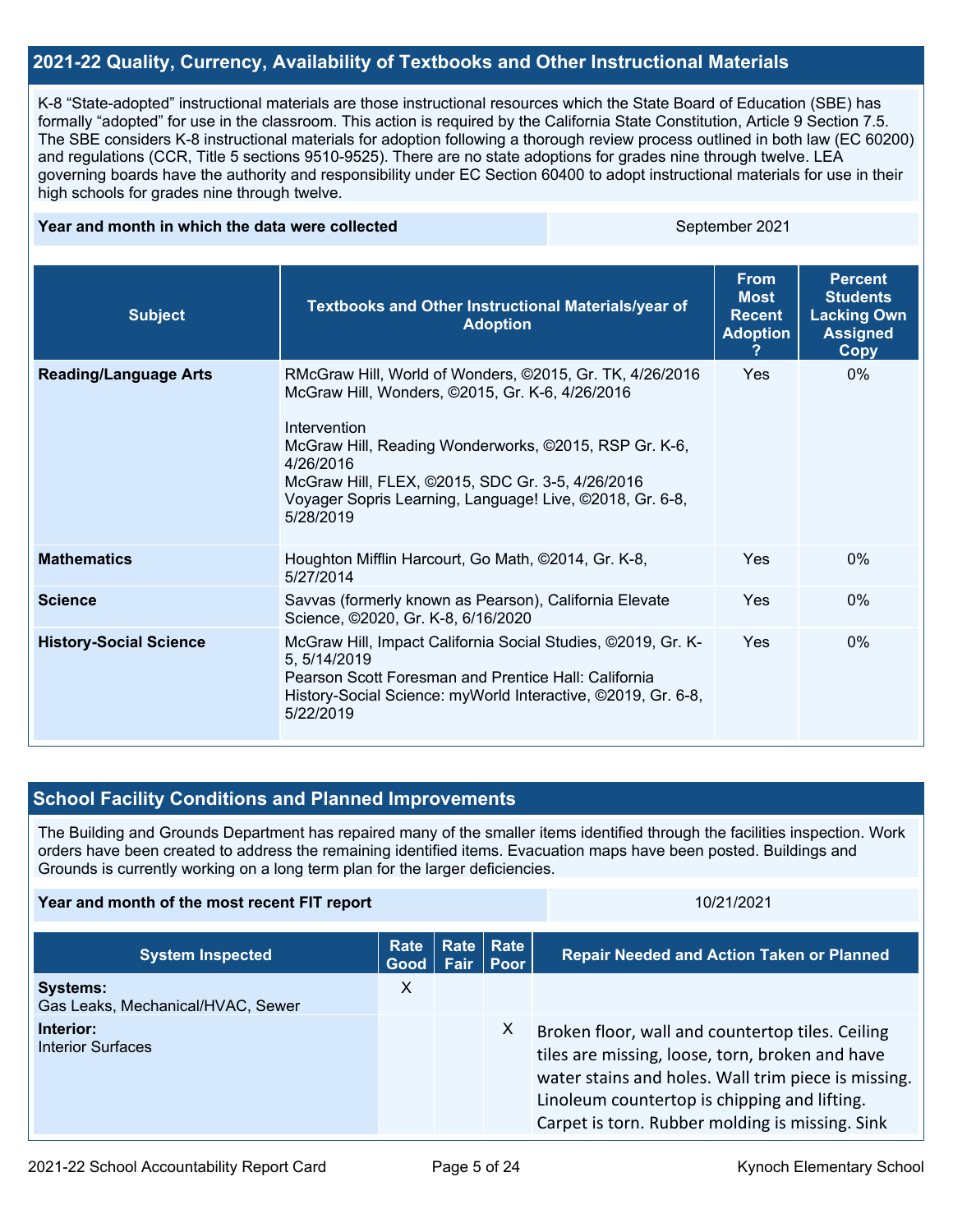| <b>School Facility Conditions and Planned Improvements</b>                    |              |          |  |                                                                                                                                                                                                                                                                                                                                                                                                             |  |
|-------------------------------------------------------------------------------|--------------|----------|--|-------------------------------------------------------------------------------------------------------------------------------------------------------------------------------------------------------------------------------------------------------------------------------------------------------------------------------------------------------------------------------------------------------------|--|
|                                                                               |              |          |  | cabinet handle is missing. Restroom stall divider<br>is rusted.                                                                                                                                                                                                                                                                                                                                             |  |
| <b>Cleanliness:</b><br>Overall Cleanliness, Pest/Vermin Infestation           |              | $\times$ |  | Unsecured items are stored too high. Strong odor<br>present in one room. Paper cutter blade is unable<br>to be secured.                                                                                                                                                                                                                                                                                     |  |
| <b>Electrical</b>                                                             | X            |          |  |                                                                                                                                                                                                                                                                                                                                                                                                             |  |
| <b>Restrooms/Fountains:</b><br>Restrooms, Sinks/ Fountains                    | $\mathsf{x}$ |          |  |                                                                                                                                                                                                                                                                                                                                                                                                             |  |
| Safety:<br>Fire Safety, Hazardous Materials                                   |              | X        |  | Evacuation maps not posted. Emergency exit<br>light not functioning properly. Emergency exit is<br>blocked. Access to the ansul system is blocked.<br>Access to fire extinguisher is blocked. Fire<br>extinguishers are missing. Fire extinguisher needs<br>to be recharged. Smoke detector is loose. Paint is<br>peeling on interior walls and doors, ceiling tiles<br>and fascia. Plug in air fresheners. |  |
| <b>Structural:</b><br><b>Structural Damage, Roofs</b>                         | $\mathsf{x}$ |          |  |                                                                                                                                                                                                                                                                                                                                                                                                             |  |
| <b>External:</b><br>Playground/School Grounds, Windows/<br>Doors/Gates/Fences | X            |          |  |                                                                                                                                                                                                                                                                                                                                                                                                             |  |

| <b>Overall Facility Rate</b> |      |      |      |  |  |  |  |
|------------------------------|------|------|------|--|--|--|--|
| <b>Exemplary</b>             | Good | Fair | Poor |  |  |  |  |
|                              |      |      |      |  |  |  |  |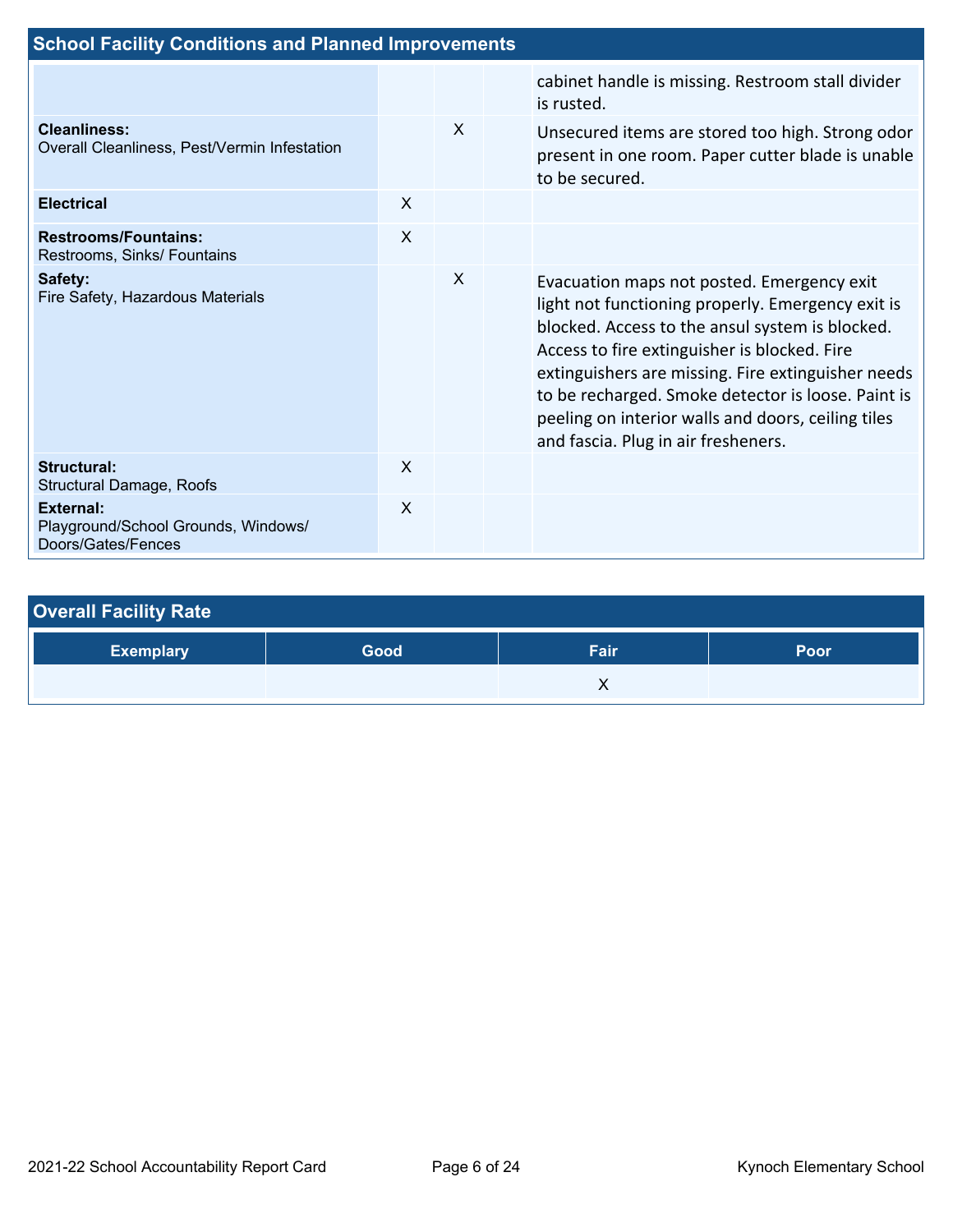## **B. Pupil Outcomes State Priority: Pupil Achievement**

The SARC provides the following information relevant to the State priority: Pupil Achievement (Priority 4):

#### **Statewide Assessments**

(i.e., California Assessment of Student Performance and Progress [CAASPP] System includes the Smarter Balanced Summative Assessments for students in the general education population and the California Alternate Assessments [CAAs] for English language arts/literacy [ELA] and mathematics given in grades three through eight and grade eleven. Only eligible students may participate in the administration of the CAAs. CAAs items are aligned with alternate achievement standards, which are linked with the Common Core State Standards [CCSS] for students with the most significant cognitive disabilities).

The CAASPP System encompasses the following assessments and student participation requirements:

- 1. **Smarter Balanced Summative Assessments and CAAs for ELA** in grades three through eight and grade eleven.
- 2. **Smarter Balanced Summative Assessments and CAAs for mathematics** in grades three through eight and grade eleven.
- 3. **California Science Test (CAST) and CAAs for Science** in grades five, eight, and once in high school (i.e., grade ten, eleven, or twelve).

#### **SARC Reporting in the 2020-2021 School Year Only**

Where the most viable option, LEAs were required to administer the statewide summative assessment in ELA and mathematics. Where a statewide summative assessment was not the most viable option for the LEA (or for one or more gradelevel[s] within the LEA) due to the pandemic, LEAs were allowed to report results from a different assessment that met the criteria established by the State Board of Education (SBE) on March 16, 2021. The assessments were required to be:

- Aligned with CA CCSS for ELA and mathematics;
- Available to students in grades 3 through 8, and grade 11; and
- Uniformly administered across a grade, grade span, school, or district to all eligible students.

#### **Options**

Note that the CAAs could only be administered in-person following health and safety requirements. If it was not viable for the LEA to administer the CAAs in person with health and safety guidelines in place, the LEA was directed to not administer the tests. There were no other assessment options available for the CAAs. Schools administered the Smarter Balanced Summative Assessments for ELA and mathematics, other assessments that meet the SBE criteria, or a combination of both, and they could only choose one of the following:

- Smarter Balanced ELA and mathematics summative assessments;
- Other assessments meeting the SBE criteria; or
- Combination of Smarter Balanced ELA and mathematics summative assessments and other assessments.

The percentage of students who have successfully completed courses that satisfy the requirements for entrance to the University of California and the California State University, or career technical education sequences or programs of study.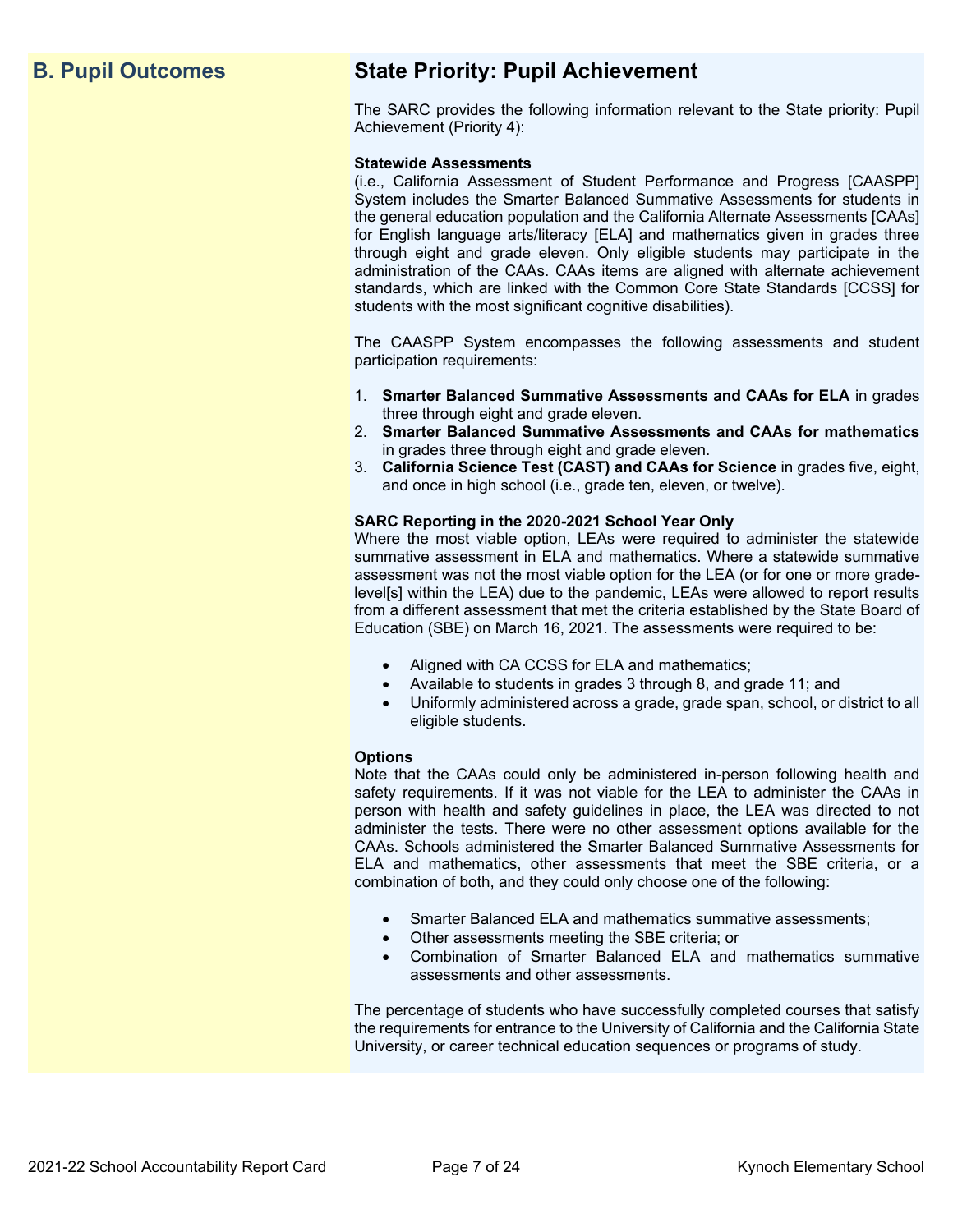## **Percentage of Students Meeting or Exceeding the State Standard on CAASPP**

This table displays CAASPP test results in ELA and mathematics for all students grades three through eight and grade eleven taking and completing a state-administered assessment.

The 2019-2020 data cells with N/A values indicate that the 2019-2020 data are not available due to the COVID-19 pandemic and resulting summative test suspension. The Executive Order N-30-20 was issued which waived the assessment, accountability, and reporting requirements for the 2019-2020 school year.

The 2020-2021 data cells have N/A values because these data are not comparable to other year data due to the COVID-19 pandemic during the 2020-2021 school year. Where the CAASPP assessments in ELA and/or mathematics is not the most viable option, the LEAs were allowed to administer local assessments. Therefore, the 2020-2021 data between school years for the school, district, state are not an accurate comparison. As such, it is inappropriate to compare results of the 2020-2021 school year to other school years.

| Subject                                                        | <b>School</b><br>2019-20 | <b>School</b><br>2020-21 | <b>District</b><br>2019-20 | <b>District</b><br>2020-21 | <b>State</b><br>2019-20 | <b>State</b><br>2020-21 |
|----------------------------------------------------------------|--------------------------|--------------------------|----------------------------|----------------------------|-------------------------|-------------------------|
| <b>English Language Arts/Literacy</b><br>$(grades 3-8 and 11)$ | N/A                      | N/A                      | N/A                        | N/A                        | N/A                     | N/A                     |
| <b>Mathematics</b><br>$($ grades 3-8 and 11 $)$                | N/A                      | N/A                      | N/A                        | N/A                        | N/A                     | N/A                     |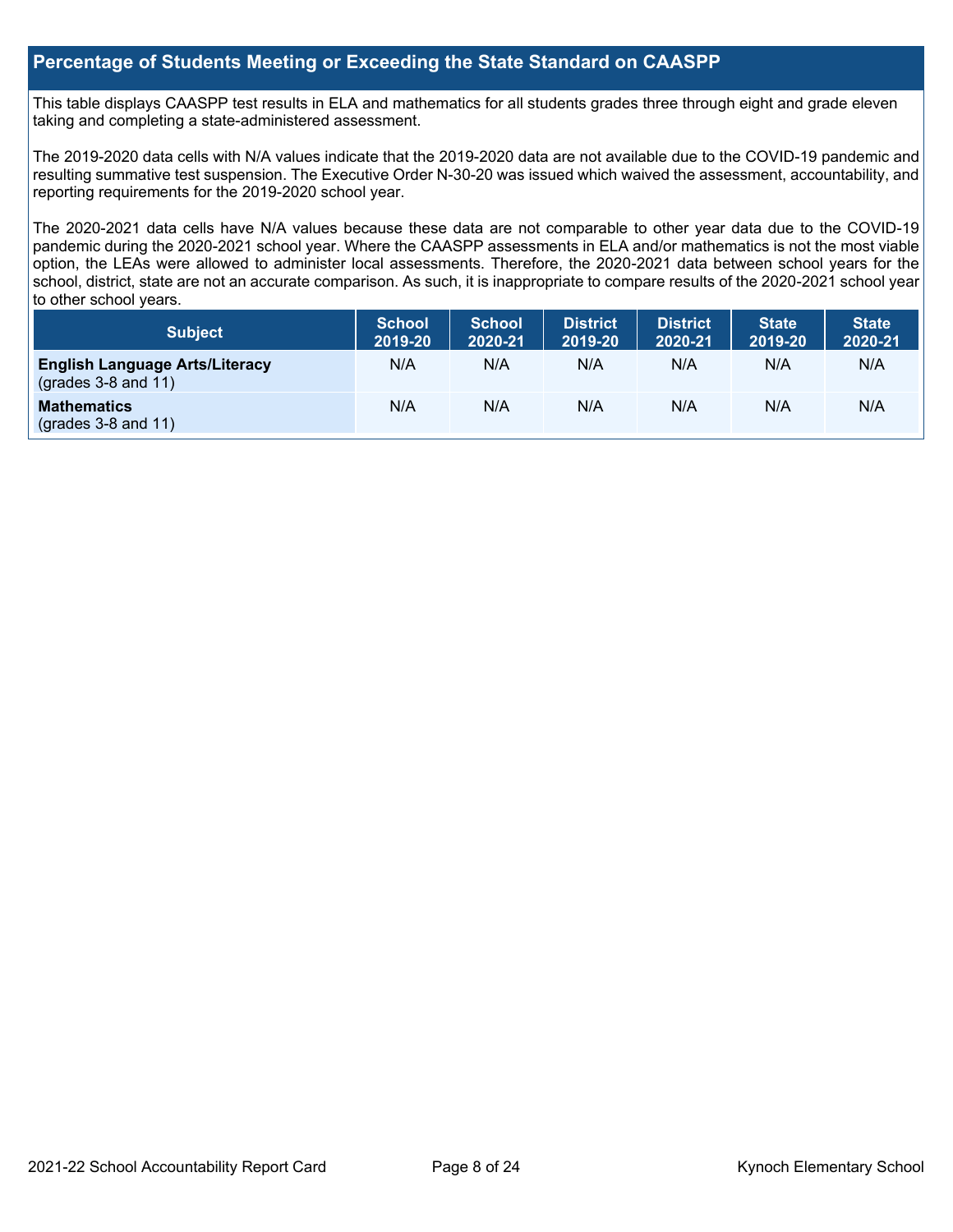## **2020-21 CAASPP Test Results in ELA by Student Group**

This table displays CAASPP test results in ELA by student group for students grades three through eight and grade eleven taking and completing a state-administered assessment. The CDE will populate this table for schools in cases where the school administered the CAASPP assessment. In cases where the school administered a local assessment instead of CAASPP, the CDE will populate this table with "NT" values, meaning this school did not test students using the CAASPP. See the local assessment(s) table for more information.

| <b>CAASPP</b><br><b>Student Groups</b>               | <b>CAASPP</b><br><b>Total</b><br><b>Enrollment</b> | <b>CAASPP</b><br><b>Number</b><br><b>Tested</b> | <b>CAASPP</b><br><b>Percent</b><br><b>Tested</b> | <b>CAASPP</b><br><b>Percent</b><br><b>Not Tested</b> | <b>CAASPP</b><br><b>Percent</b><br><b>Met or</b><br><b>Exceeded</b> |
|------------------------------------------------------|----------------------------------------------------|-------------------------------------------------|--------------------------------------------------|------------------------------------------------------|---------------------------------------------------------------------|
| <b>All Students</b>                                  | 349                                                | 291                                             | 83.38                                            | 16.62                                                | 19.79                                                               |
| <b>Female</b>                                        | 180                                                | 153                                             | 85                                               | 15                                                   | 25                                                                  |
| <b>Male</b>                                          | 169                                                | 138                                             | 81.66                                            | 18.34                                                | 13.97                                                               |
| American Indian or Alaska Native                     | 11                                                 | 10                                              | --                                               | 9.09                                                 | $\qquad \qquad -$                                                   |
| <b>Asian</b>                                         | 12                                                 | 12                                              | 100                                              | $\Omega$                                             | 8.33                                                                |
| <b>Black or African American</b>                     | 16                                                 | 12                                              | 75                                               | 25                                                   | 33.33                                                               |
| <b>Filipino</b>                                      | $\Omega$                                           | $\mathbf 0$                                     | $\mathbf{0}$                                     | $\mathbf 0$                                          | $\mathbf 0$                                                         |
| <b>Hispanic or Latino</b>                            | 144                                                | 123                                             | 85.42                                            | 14.58                                                | 15.83                                                               |
| Native Hawaiian or Pacific Islander                  | --                                                 | $\overline{\phantom{m}}$                        | --                                               | $-$                                                  | --                                                                  |
| <b>Two or More Races</b>                             | 20                                                 | 15                                              | 75                                               | 25                                                   | 33.33                                                               |
| <b>White</b>                                         | 143                                                | 117                                             | 81.82                                            | 18.18                                                | 23.08                                                               |
| <b>English Learners</b>                              | 40                                                 | 35                                              | 87.5                                             | 12.5                                                 | 5.88                                                                |
| <b>Foster Youth</b>                                  | $- -$                                              | $\qquad \qquad -$                               |                                                  |                                                      | --                                                                  |
| <b>Homeless</b>                                      | $\hspace{0.05cm}$ – $\hspace{0.05cm}$              | $\hspace{0.05cm}$ – $\hspace{0.05cm}$           | $\qquad \qquad \blacksquare$                     | $\overline{\phantom{a}}$                             | $\qquad \qquad -$                                                   |
| <b>Military</b>                                      |                                                    | --                                              |                                                  | --                                                   | --                                                                  |
| <b>Socioeconomically Disadvantaged</b>               | 280                                                | 233                                             | 83.21                                            | 16.79                                                | 18.7                                                                |
| <b>Students Receiving Migrant Education Services</b> | --                                                 | $\overline{\phantom{m}}$                        |                                                  |                                                      |                                                                     |
| <b>Students with Disabilities</b>                    | 59                                                 | 45                                              | 76.27                                            | 23.73                                                | 2.22                                                                |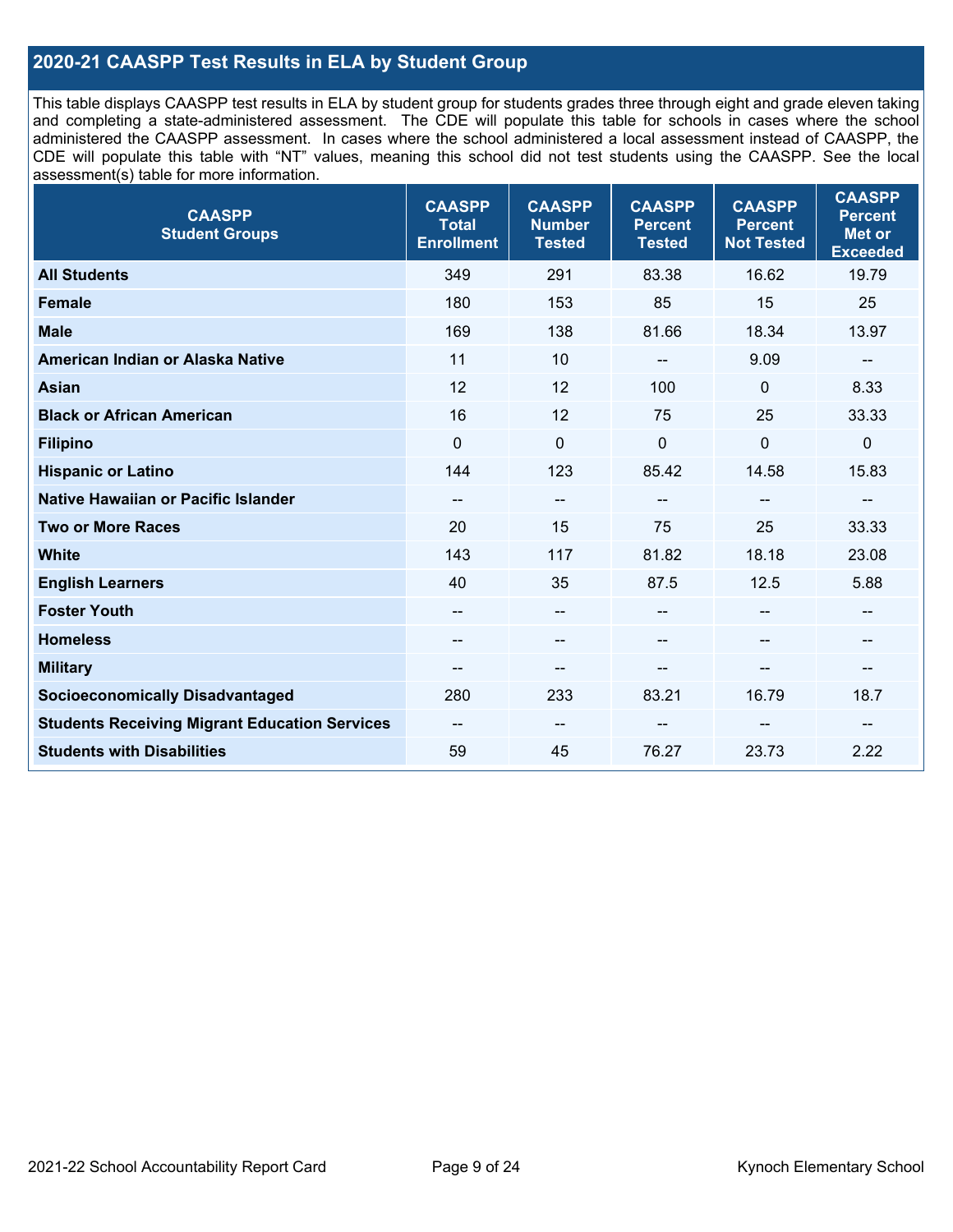## **2020-21 CAASPP Test Results in Math by Student Group**

This table displays CAASPP test results in Math by student group for students grades three through eight and grade eleven taking and completing a state-administered assessment. The CDE will populate this table for schools in cases where the school administered the CAASPP assessment. In cases where the school administered a local assessment instead of CAASPP, the CDE will populate this table with "NT" values, meaning this school did not test students using the CAASPP. See the local assessment(s) table for more information.

| <b>CAASPP</b><br><b>Student Groups</b>               | <b>CAASPP</b><br><b>Total</b><br><b>Enrollment</b> | <b>CAASPP</b><br><b>Number</b><br><b>Tested</b> | <b>CAASPP</b><br><b>Percent</b><br><b>Tested</b> | <b>CAASPP</b><br><b>Percent</b><br><b>Not Tested</b> | <b>CAASPP</b><br><b>Percent</b><br><b>Met or</b><br><b>Exceeded</b> |
|------------------------------------------------------|----------------------------------------------------|-------------------------------------------------|--------------------------------------------------|------------------------------------------------------|---------------------------------------------------------------------|
| <b>All Students</b>                                  | 349                                                | 279                                             | 79.94                                            | 20.06                                                | 12.54                                                               |
| <b>Female</b>                                        | 180                                                | 153                                             | 85.00                                            | 15.00                                                | 14.38                                                               |
| <b>Male</b>                                          | 169                                                | 126                                             | 74.56                                            | 25.44                                                | 10.32                                                               |
| American Indian or Alaska Native                     | 11                                                 | $\overline{7}$                                  | --                                               | 36.36                                                | $\overline{\phantom{a}}$                                            |
| Asian                                                | 12                                                 | 11                                              | 91.67                                            | 8.33                                                 | 9.09                                                                |
| <b>Black or African American</b>                     | 16                                                 | 12                                              | 75.00                                            | 25.00                                                | 25.00                                                               |
| <b>Filipino</b>                                      | $\mathbf 0$                                        | 0                                               | $\mathbf{0}$                                     | $\mathbf{0}$                                         | $\mathbf 0$                                                         |
| <b>Hispanic or Latino</b>                            | 144                                                | 121                                             | 84.03                                            | 15.97                                                | 6.61                                                                |
| Native Hawaiian or Pacific Islander                  | $\hspace{0.05cm}$ – $\hspace{0.05cm}$              | --                                              | --                                               | --                                                   | $\overline{\phantom{a}}$                                            |
| <b>Two or More Races</b>                             | 20                                                 | 15                                              | 75.00                                            | 25.00                                                | 20.00                                                               |
| <b>White</b>                                         | 143                                                | 111                                             | 77.62                                            | 22.38                                                | 18.02                                                               |
| <b>English Learners</b>                              | 40                                                 | 33                                              | 82.50                                            | 17.50                                                | 0.00                                                                |
| <b>Foster Youth</b>                                  | --                                                 | --                                              | --                                               | --                                                   | --                                                                  |
| <b>Homeless</b>                                      | $\overline{\phantom{a}}$                           | --                                              | --                                               | --                                                   | $\overline{\phantom{a}}$                                            |
| <b>Military</b>                                      |                                                    | --                                              |                                                  |                                                      | --                                                                  |
| <b>Socioeconomically Disadvantaged</b>               | 280                                                | 221                                             | 78.93                                            | 21.07                                                | 10.86                                                               |
| <b>Students Receiving Migrant Education Services</b> | $\hspace{0.05cm}$ – $\hspace{0.05cm}$              | --                                              |                                                  |                                                      |                                                                     |
| <b>Students with Disabilities</b>                    | 59                                                 | 36                                              | 61.02                                            | 38.98                                                | 11.11                                                               |

## **2020-21 Local Assessment Test Results in ELA by Student Group**

This table displays Local Assessment test results in ELA by student group for students grades three through eight and grade eleven. LEAs/schools will populate this table for schools in cases where the school administered a local assessment. In cases where the school administered the CAASPP assessment, LEAs/schools will populate this table with "N/A" values in all cells, meaning this table is Not Applicable for this school.

| N/A<br><b>Student Groups</b>     | N/A<br><b>Total</b><br><b>Enrollment</b> | N/A<br><b>Number</b><br><b>Tested</b> | N/A<br><b>Percent</b><br><b>Tested</b> | N/A<br><b>Percent</b><br><b>Not Tested</b> | N/A<br><b>Percent</b><br><b>At or Above</b><br><b>Grade Level</b> |
|----------------------------------|------------------------------------------|---------------------------------------|----------------------------------------|--------------------------------------------|-------------------------------------------------------------------|
| <b>All Students</b>              | N/A                                      | N/A                                   | N/A                                    | N/A                                        | N/A                                                               |
| Female                           | N/A                                      | N/A                                   | N/A                                    | N/A                                        | N/A                                                               |
| <b>Male</b>                      | N/A                                      | N/A                                   | N/A                                    | N/A                                        | N/A                                                               |
| American Indian or Alaska Native | N/A                                      | N/A                                   | N/A                                    | N/A                                        | N/A                                                               |
| Asian                            | N/A                                      | N/A                                   | N/A                                    | N/A                                        | N/A                                                               |

2021-22 School Accountability Report Card **Page 10 of 24** Kynoch Elementary School Page 10 of 24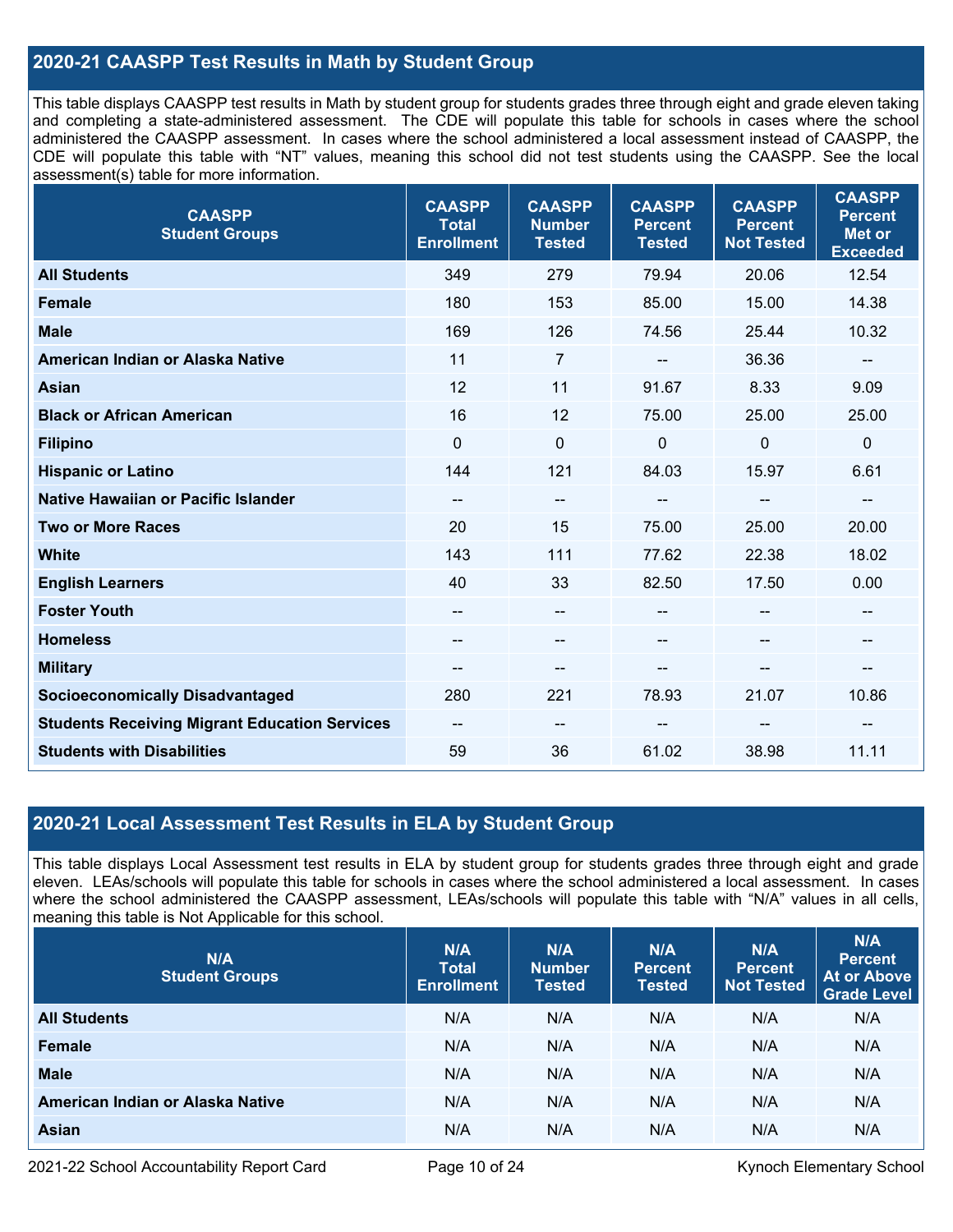| <b>Black or African American</b>                                                          | N/A | N/A | N/A | N/A | N/A |
|-------------------------------------------------------------------------------------------|-----|-----|-----|-----|-----|
| <b>Filipino</b>                                                                           | N/A | N/A | N/A | N/A | N/A |
| <b>Hispanic or Latino</b>                                                                 | N/A | N/A | N/A | N/A | N/A |
| Native Hawaiian or Pacific Islander                                                       | N/A | N/A | N/A | N/A | N/A |
| <b>Two or More Races</b>                                                                  | N/A | N/A | N/A | N/A | N/A |
| White                                                                                     | N/A | N/A | N/A | N/A | N/A |
| <b>English Learners</b>                                                                   | N/A | N/A | N/A | N/A | N/A |
| <b>Foster Youth</b>                                                                       | N/A | N/A | N/A | N/A | N/A |
| <b>Homeless</b>                                                                           | N/A | N/A | N/A | N/A | N/A |
| <b>Military</b>                                                                           | N/A | N/A | N/A | N/A | N/A |
| <b>Socioeconomically Disadvantaged</b>                                                    | N/A | N/A | N/A | N/A | N/A |
| <b>Students Receiving Migrant Education Services</b>                                      | N/A | N/A | N/A | N/A | N/A |
| <b>Students with Disabilities</b>                                                         | N/A | N/A | N/A | N/A | N/A |
| *At or above the grade-level standard in the context of the local assessment administered |     |     |     |     |     |

\*At or above the grade-level standard in the context of the local assessment administered.

## **2020-21 Local Assessment Test Results in Math by Student Group**

This table displays Local Assessment test results in Math by student group for students grades three through eight and grade eleven. LEAs/schools will populate this table for schools in cases where the school administered a local assessment. In cases where the school administered the CAASPP assessment, LEAs/schools will populate this table with "N/A" values in all cells, meaning this table is Not Applicable for this school.

| N/A<br><b>Student Groups</b>                         | N/A<br><b>Total</b><br><b>Enrollment</b> | N/A<br><b>Number</b><br><b>Tested</b> | N/A<br><b>Percent</b><br><b>Tested</b> | N/A<br><b>Percent</b><br><b>Not Tested</b> | N/A<br><b>Percent</b><br><b>At or Above</b><br><b>Grade Level</b> |
|------------------------------------------------------|------------------------------------------|---------------------------------------|----------------------------------------|--------------------------------------------|-------------------------------------------------------------------|
| <b>All Students</b>                                  | N/A                                      | N/A                                   | N/A                                    | N/A                                        | N/A                                                               |
| <b>Female</b>                                        | N/A                                      | N/A                                   | N/A                                    | N/A                                        | N/A                                                               |
| <b>Male</b>                                          | N/A                                      | N/A                                   | N/A                                    | N/A                                        | N/A                                                               |
| American Indian or Alaska Native                     | N/A                                      | N/A                                   | N/A                                    | N/A                                        | N/A                                                               |
| <b>Asian</b>                                         | N/A                                      | N/A                                   | N/A                                    | N/A                                        | N/A                                                               |
| <b>Black or African American</b>                     | N/A                                      | N/A                                   | N/A                                    | N/A                                        | N/A                                                               |
| <b>Filipino</b>                                      | N/A                                      | N/A                                   | N/A                                    | N/A                                        | N/A                                                               |
| <b>Hispanic or Latino</b>                            | N/A                                      | N/A                                   | N/A                                    | N/A                                        | N/A                                                               |
| Native Hawaiian or Pacific Islander                  | N/A                                      | N/A                                   | N/A                                    | N/A                                        | N/A                                                               |
| <b>Two or More Races</b>                             | N/A                                      | N/A                                   | N/A                                    | N/A                                        | N/A                                                               |
| <b>White</b>                                         | N/A                                      | N/A                                   | N/A                                    | N/A                                        | N/A                                                               |
| <b>English Learners</b>                              | N/A                                      | N/A                                   | N/A                                    | N/A                                        | N/A                                                               |
| <b>Foster Youth</b>                                  | N/A                                      | N/A                                   | N/A                                    | N/A                                        | N/A                                                               |
| <b>Homeless</b>                                      | N/A                                      | N/A                                   | N/A                                    | N/A                                        | N/A                                                               |
| <b>Military</b>                                      | N/A                                      | N/A                                   | N/A                                    | N/A                                        | N/A                                                               |
| <b>Socioeconomically Disadvantaged</b>               | N/A                                      | N/A                                   | N/A                                    | N/A                                        | N/A                                                               |
| <b>Students Receiving Migrant Education Services</b> | N/A                                      | N/A                                   | N/A                                    | N/A                                        | N/A                                                               |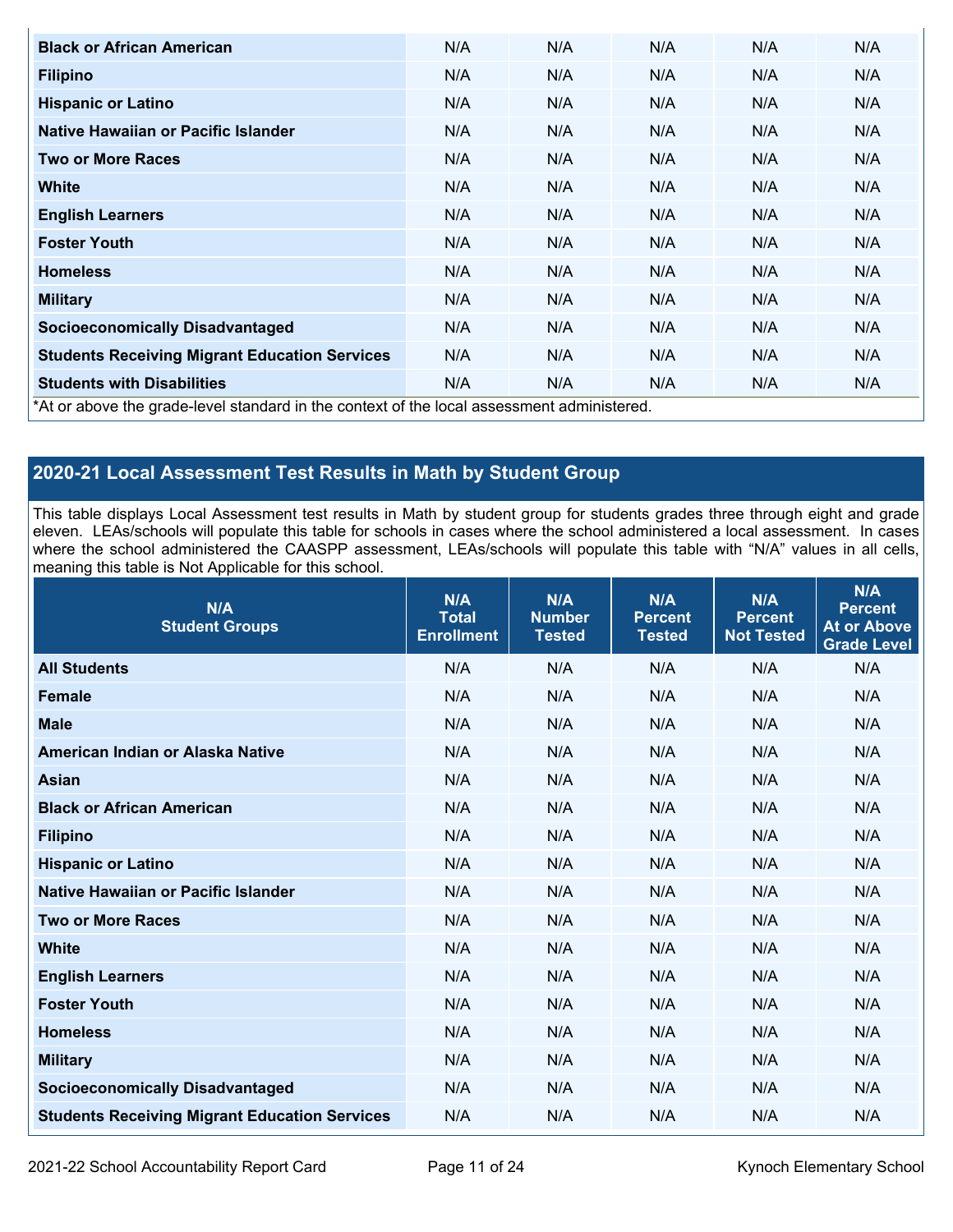| <b>Students with Disabilities</b>                                                           | N/A | N/A | N/A | N/A | N/A |  |  |  |  |
|---------------------------------------------------------------------------------------------|-----|-----|-----|-----|-----|--|--|--|--|
| *At as above the escale lovel eternales in the context of the lead economicate administered |     |     |     |     |     |  |  |  |  |

\*At or above the grade-level standard in the context of the local assessment administered.

## **CAASPP Test Results in Science for All Students**

This table displays the percentage of all students grades five, eight, and High School meeting or exceeding the State Standard.

The 2019-2020 data cells with N/A values indicate that the 2019-2020 data are not available due to the COVID-19 pandemic and resulting summative testing suspension. The Executive Order N-30-20 was issued which waived the assessment, accountability, and reporting requirements for the 2019-2020 school year.

For any 2020-2021 data cells with N/T values indicate that this school did not test students using the CAASPP Science.

| Subject                                                         | School  | <b>School</b> | <b>District</b> | <b>District</b> | <b>State</b> | State <sup>1</sup> |
|-----------------------------------------------------------------|---------|---------------|-----------------|-----------------|--------------|--------------------|
|                                                                 | 2019-20 | 2020-21       | 2019-20         | 2020-21         | 2019-20      | 2020-21            |
| <b>Science</b><br>$\sqrt{(grades 5, 8 \text{ and high school)}$ | N/A     | 9.28          | N/A             | 15.03           | N/A          | 28.72              |

## **2020-21 CAASPP Test Results in Science by Student Group**

This table displays CAASPP test results in Science by student group for students grades five, eight, and High School. For any data cells with N/T values indicate that this school did not test students using the CAASPP Science.

| <b>Student Group</b>                                 | <b>Total</b><br><b>Enrollment</b> | <b>Number</b><br><b>Tested</b> | <b>Percent</b><br><b>Tested</b> | <b>Percent</b><br><b>Not Tested</b> | <b>Percent</b><br><b>Met or</b><br><b>Exceeded</b> |
|------------------------------------------------------|-----------------------------------|--------------------------------|---------------------------------|-------------------------------------|----------------------------------------------------|
| <b>All Students</b>                                  | 114                               | 98                             | 85.96                           | 14.04                               | 9.28                                               |
| <b>Female</b>                                        | 58                                | 52                             | 89.66                           | 10.34                               | 7.69                                               |
| <b>Male</b>                                          | 56                                | 46                             | 82.14                           | 17.86                               | 11.11                                              |
| American Indian or Alaska Native                     | --                                | $\qquad \qquad -$              |                                 | --                                  | --                                                 |
| <b>Asian</b>                                         | --                                | --                             |                                 | --                                  |                                                    |
| <b>Black or African American</b>                     |                                   | --                             |                                 |                                     | --                                                 |
| <b>Filipino</b>                                      | 0                                 | 0                              | $\Omega$                        | $\mathbf{0}$                        | 0                                                  |
| <b>Hispanic or Latino</b>                            | 49                                | 42                             | 85.71                           | 14.29                               | 0.00                                               |
| Native Hawaiian or Pacific Islander                  | --                                | --                             |                                 | --                                  |                                                    |
| <b>Two or More Races</b>                             | --                                | $\qquad \qquad -$              |                                 | --                                  | $-$                                                |
| <b>White</b>                                         | 49                                | 42                             | 85.71                           | 14.29                               | 17.07                                              |
| <b>English Learners</b>                              | 13                                | 11                             | 84.62                           | 15.38                               | 0.00                                               |
| <b>Foster Youth</b>                                  | 0                                 | 0                              | $\mathbf 0$                     | $\mathbf 0$                         | $\mathbf 0$                                        |
| <b>Homeless</b>                                      | --                                | --                             |                                 | --                                  | --                                                 |
| <b>Military</b>                                      | $\Omega$                          | 0                              | $\Omega$                        | $\mathbf{0}$                        | $\Omega$                                           |
| <b>Socioeconomically Disadvantaged</b>               | 95                                | 81                             | 85.26                           | 14.74                               | 7.50                                               |
| <b>Students Receiving Migrant Education Services</b> | --                                | --                             |                                 |                                     |                                                    |
| <b>Students with Disabilities</b>                    | 18                                | 10                             | 55.56                           | 44.44                               | --                                                 |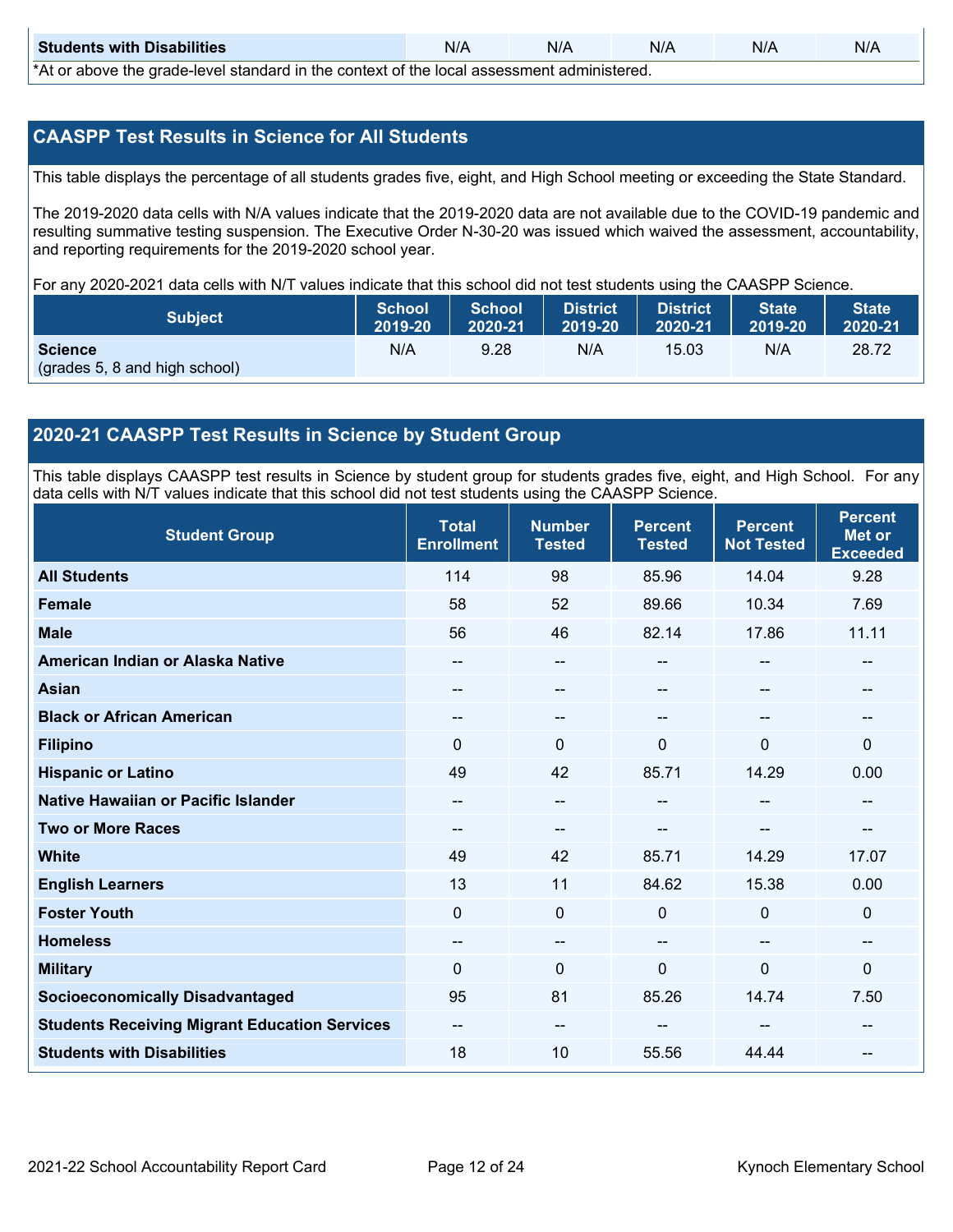## **B. Pupil Outcomes State Priority: Other Pupil Outcomes**

The SARC provides the following information relevant to the State priority: Other Pupil Outcomes (Priority 8): Pupil outcomes in the subject area of physical education.

## **2020-21 California Physical Fitness Test Results**

Due to the COVID-19 crisis, the Physical Fitness Test was suspended during the 2020-2021 school year and therefore no data are reported and each cell in this table is populated with "N/A."

| <b>Grade Level</b> | <b>Four of Six Fitness Standards</b> | <b>Five of Six Fitness Standards</b> | Percentage of Students Meeting   Percentage of Students Meeting   Percentage of Students Meeting<br><b>Six of Six Fitness Standards</b> |
|--------------------|--------------------------------------|--------------------------------------|-----------------------------------------------------------------------------------------------------------------------------------------|
| Grade 5            | N/A                                  | N/A                                  | N/A                                                                                                                                     |
| Grade 7            | N/A                                  | N/A                                  | N/A                                                                                                                                     |
| Grade 9            | N/A                                  | N/A                                  | N/A                                                                                                                                     |

## **C. Engagement State Priority: Parental Involvement**

The SARC provides the following information relevant to the State priority: Parental Involvement (Priority 3): Efforts the school district makes to seek parent input in making decisions regarding the school district and at each school site.

## **2021-22 Opportunities for Parental Involvement**

Kynoch Elementary School encourages parents to be part of their child's learning experience. Opportunities to volunteer range from serving on the Site Council to being part of the Parent Teacher Organization (PTO) and once Covid restrictions are lifted, volunteering in a classroom. At Kynoch, communication between home and school is a high priority. At the beginning of the school year, a calendar is sent home with every child. The calendar provides dates of important events throughout the school year, information about the Site Council and PTO, school policy, and much more. PTO Meetings take place once each month, and have returned to face to face meetings. Dates are published in the annual calendar and also sent home monthly. Both PTO and the school maintain Facebook and Instagram pages that disseminate information about activities and opportunities to become involved around the school.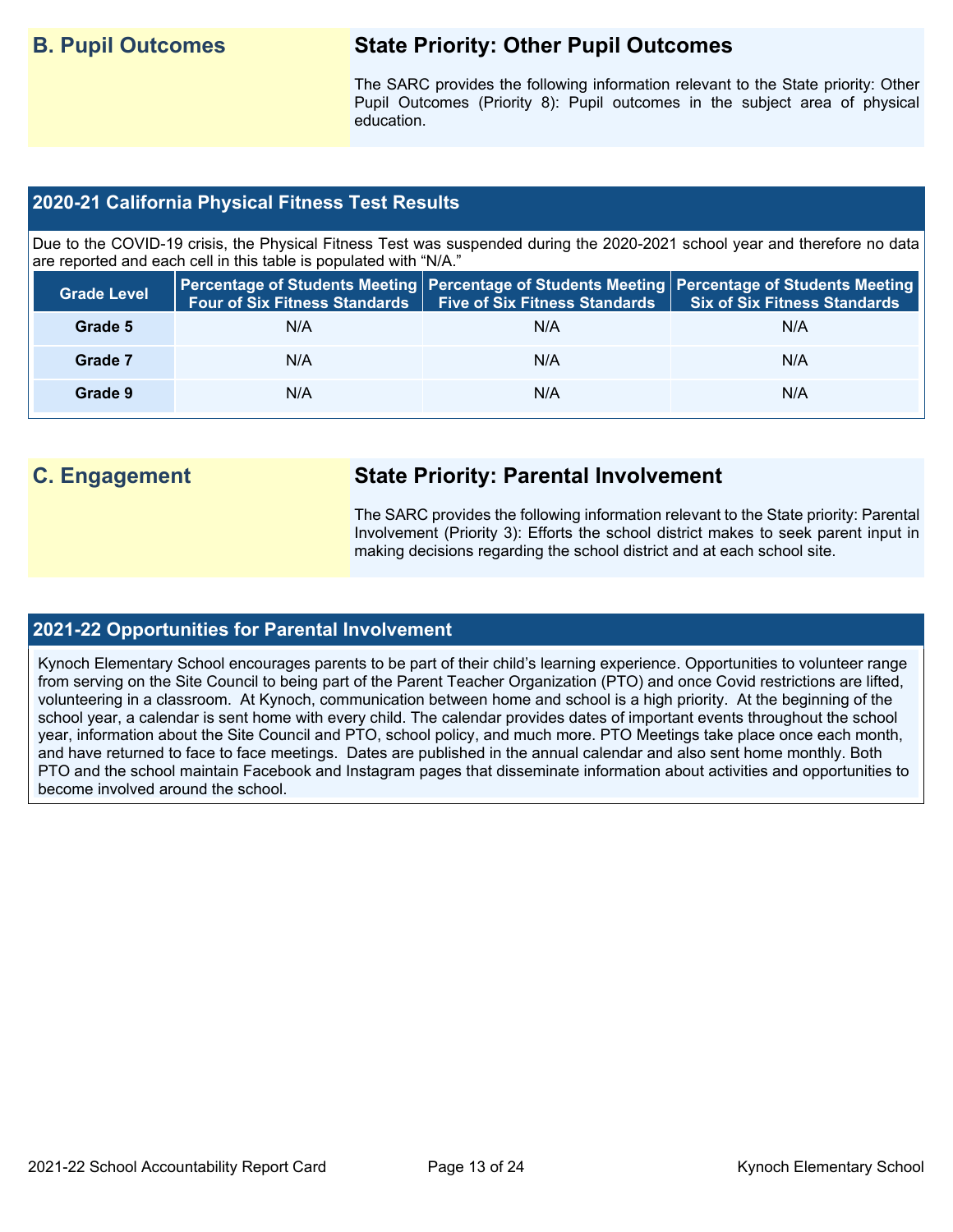## **2020-21 Chronic Absenteeism by Student Group**

| <b>Student Group</b>                                 | <b>Cumulative</b><br><b>Enrollment</b> | <b>Chronic</b><br><b>Absenteeism</b><br><b>Eligible Enrollment</b> | <b>Chronic</b><br><b>Absenteeism</b><br><b>Count</b> | <b>Chronic</b><br><b>Absenteeism</b><br><b>Rate</b> |
|------------------------------------------------------|----------------------------------------|--------------------------------------------------------------------|------------------------------------------------------|-----------------------------------------------------|
| <b>All Students</b>                                  | 769                                    | 743                                                                | 152                                                  | 20.5                                                |
| <b>Female</b>                                        | 396                                    | 384                                                                | 75                                                   | 19.5                                                |
| <b>Male</b>                                          | 373                                    | 359                                                                | 77                                                   | 21.4                                                |
| American Indian or Alaska Native                     | 18                                     | 17                                                                 | 2                                                    | 11.8                                                |
| <b>Asian</b>                                         | 30                                     | 30                                                                 | 1                                                    | 3.3                                                 |
| <b>Black or African American</b>                     | 49                                     | 45                                                                 | 19                                                   | 42.2                                                |
| <b>Filipino</b>                                      | $\overline{2}$                         | $\overline{2}$                                                     | $\mathbf{0}$                                         | 0.0                                                 |
| <b>Hispanic or Latino</b>                            | 309                                    | 302                                                                | 63                                                   | 20.9                                                |
| <b>Native Hawaiian or Pacific Islander</b>           | 9                                      | 9                                                                  | 3                                                    | 33.3                                                |
| <b>Two or More Races</b>                             | 27                                     | 27                                                                 | 5                                                    | 18.5                                                |
| <b>White</b>                                         | 305                                    | 292                                                                | 56                                                   | 19.2                                                |
| <b>English Learners</b>                              | 92                                     | 91                                                                 | 11                                                   | 12.1                                                |
| <b>Foster Youth</b>                                  | 8                                      | 8                                                                  | $\Omega$                                             | 0.0                                                 |
| <b>Homeless</b>                                      | $\overline{7}$                         | $\overline{7}$                                                     | 5                                                    | 71.4                                                |
| <b>Socioeconomically Disadvantaged</b>               | 617                                    | 602                                                                | 133                                                  | 22.1                                                |
| <b>Students Receiving Migrant Education Services</b> | 3                                      | 3                                                                  | $\Omega$                                             | 0.0                                                 |
| <b>Students with Disabilities</b>                    | 129                                    | 128                                                                | 27                                                   | 21.1                                                |

## **C. Engagement State Priority: School Climate**

The SARC provides the following information relevant to the State priority: School Climate (Priority 6):

- Pupil suspension rates;
- Pupil expulsion rates; and
- Other local measures on the sense of safety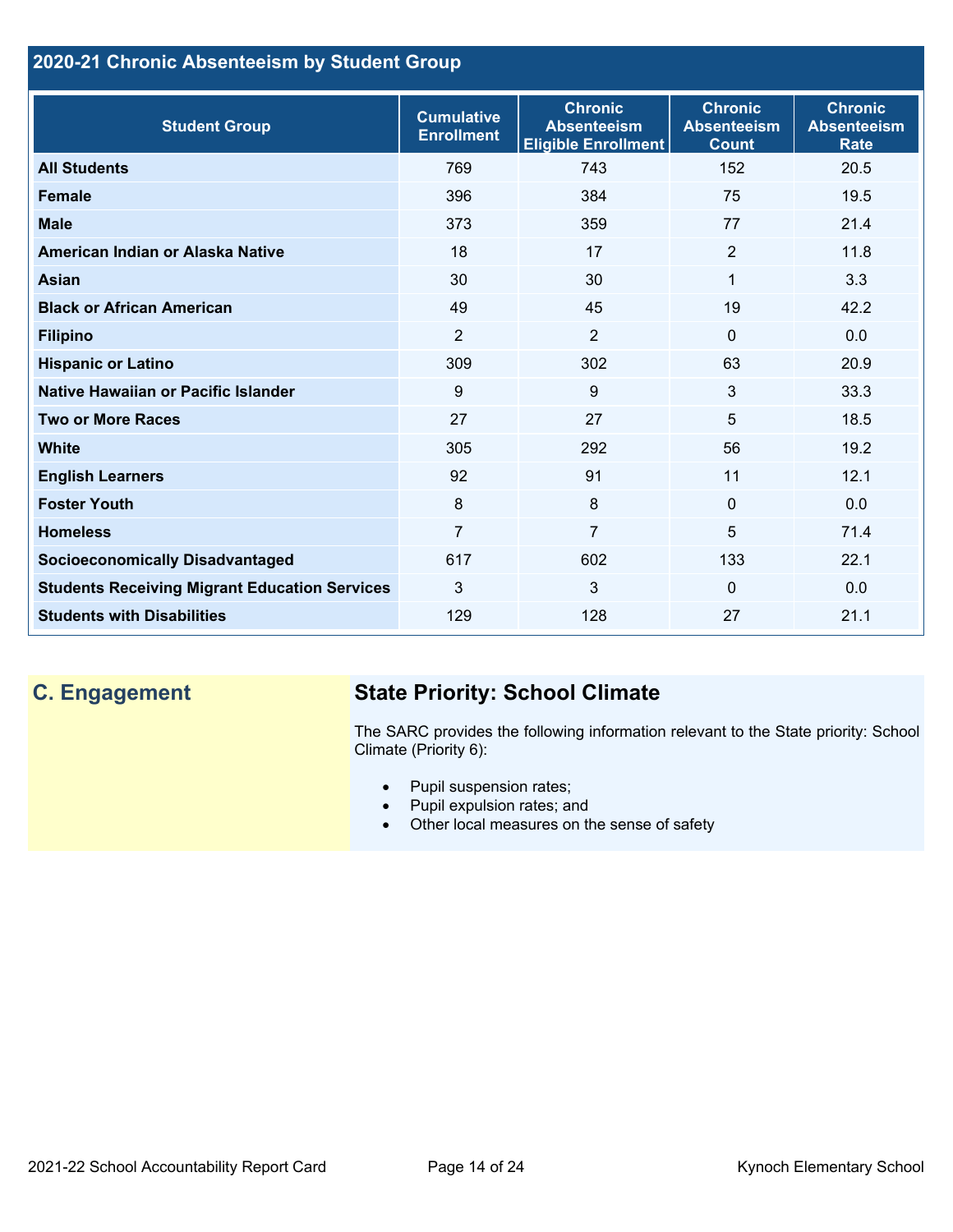## **Suspensions and Expulsions**

This table displays suspensions and expulsions data collected between July through June, each full school year respectively. Data collected during the 2020-21 school year may not be comparable to earlier years of this collection due to differences in learning mode instruction in response to the COVID-19 pandemic.

| <b>Subject</b>     | <b>School</b><br>2018-19 | <b>School</b><br>2020-21 | <b>District</b><br>2018-19 | <b>District</b><br>2020-21 | State<br>2018-19 | <b>State</b><br>2020-21 |
|--------------------|--------------------------|--------------------------|----------------------------|----------------------------|------------------|-------------------------|
| <b>Suspensions</b> | 5.42                     | 0.00                     | 6.07                       | 0.37                       | 3.47             | 0.20                    |
| <b>Expulsions</b>  | 0.00                     | 0.00                     | 0.33                       | 0.00                       | 0.08             | 0.00                    |

This table displays suspensions and expulsions data collected between July through February, partial school year due to the COVID-19 pandemic. The 2019-2020 suspensions and expulsions rate data are not comparable to other year data because the 2019-2020 school year is a partial school year due to the COVID-19 crisis. As such, it would be inappropriate to make any comparisons in rates of suspensions and expulsions in the 2019-2020 school year compared to other school years.

| <b>Subject</b>     | <b>School</b><br>2019-20 | <b>District</b><br>2019-20 | <b>State</b><br>2019-20 |
|--------------------|--------------------------|----------------------------|-------------------------|
| <b>Suspensions</b> | 3.55                     | 4.80                       | 2.45                    |
| <b>Expulsions</b>  | 0.00                     | 0.26                       | 0.05                    |

## **2020-21 Suspensions and Expulsions by Student Group**

| <b>Student Group</b>                                 | <b>Suspensions Rate</b> | <b>Expulsions Rate</b> |
|------------------------------------------------------|-------------------------|------------------------|
| <b>All Students</b>                                  | 0.00                    | 0.00                   |
| <b>Female</b>                                        | 0.00                    | 0.00                   |
| <b>Male</b>                                          | 0.00                    | 0.00                   |
| American Indian or Alaska Native                     | 0.00                    | 0.00                   |
| Asian                                                | 0.00                    | 0.00                   |
| <b>Black or African American</b>                     | 0.00                    | 0.00                   |
| <b>Filipino</b>                                      | 0.00                    | 0.00                   |
| <b>Hispanic or Latino</b>                            | 0.00                    | 0.00                   |
| Native Hawaiian or Pacific Islander                  | 0.00                    | 0.00                   |
| <b>Two or More Races</b>                             | 0.00                    | 0.00                   |
| <b>White</b>                                         | 0.00                    | 0.00                   |
| <b>English Learners</b>                              | 0.00                    | 0.00                   |
| <b>Foster Youth</b>                                  | 0.00                    | 0.00                   |
| <b>Homeless</b>                                      | 0.00                    | 0.00                   |
| <b>Socioeconomically Disadvantaged</b>               | 0.00                    | 0.00                   |
| <b>Students Receiving Migrant Education Services</b> | 0.00                    | 0.00                   |
| <b>Students with Disabilities</b>                    | 0.00                    | 0.00                   |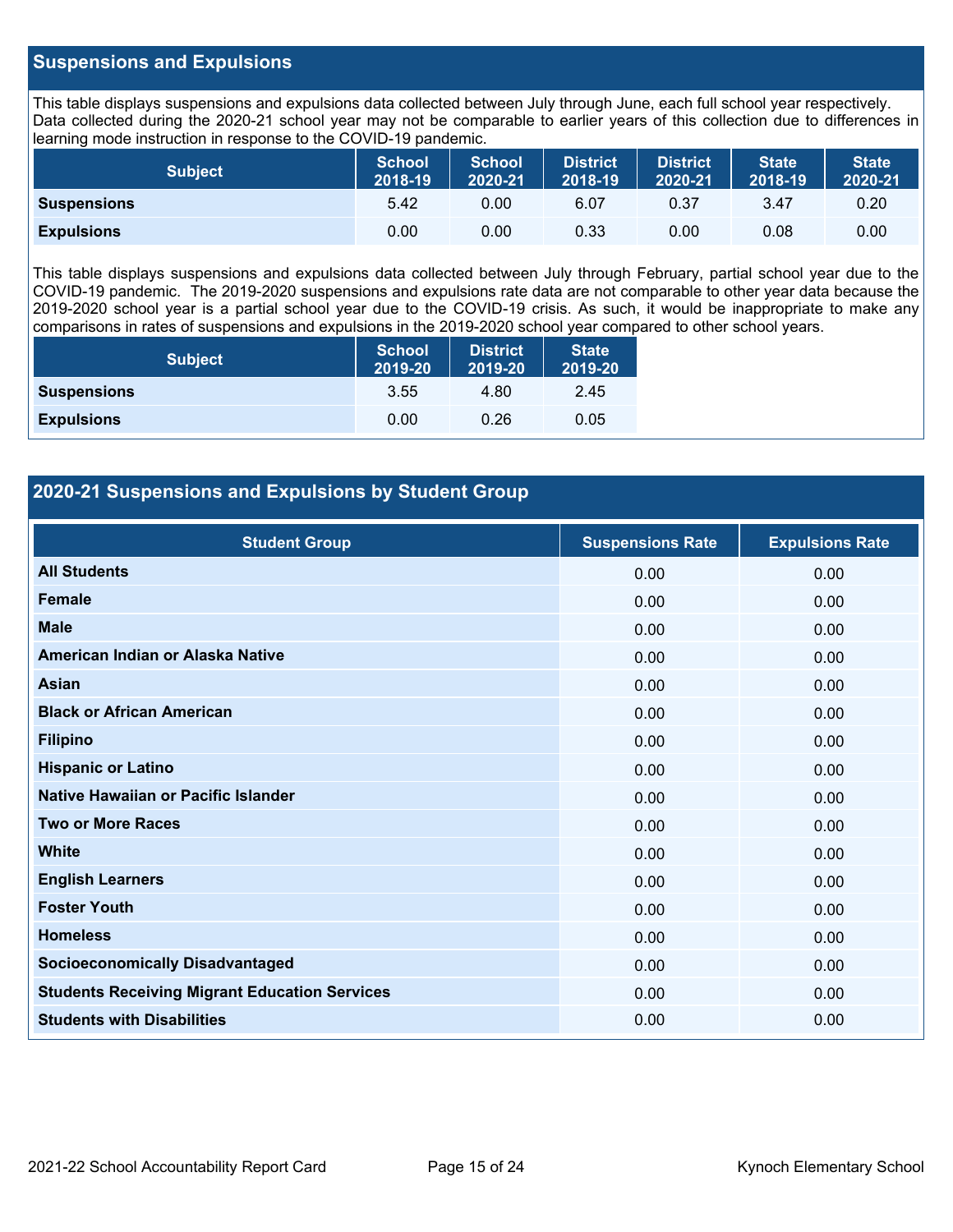### **2021-22 School Safety Plan**

Each school site has adopted a Comprehensive Safe School Plan to ensure our school environment is conducive to academic achievement. It is a working document reviewed on a regular basis and has been developed through our School Safety Planning Committee (SSC). This Planning committee is composed of school staff, district staff, community members, and local law enforcement. We work closely with other school administrators to ensure that all school safety plans are consistent throughout the district. Improvements and revisions are made with the help of local law enforcement at least one time per year. On August 3, 2021, school administration met regarding school safety. The SSC convened on October 21, 2021. On November 5, 2021, the SSC met with law enforcement at Yuba College to walk through evacuation and reunification drills. Beginning in January 2022, all school administration and law enforcement will meet on a monthly basis.

Signs are visibly posted throughout the school requiring all non-school employees to register at the office through our RAPTOR system. All staff members are trained to stop and question any person who is not wearing an identifying badge issued from the office. The Site Council formally adopts the Safe School Plan, and it is board approved before March 1 every year. The plan includes the following major elements: safe school goals, safe school strategies and programs, child abuse reporting procedures, disaster response procedures, suspension and expulsion policy, sexual harassment policy, suicide risk assessment protocol, threat assessment and wellness plans, safety standards for arrival and departure, and school discipline.

The safety of our students and staff is our top priority. Staff and students participate in safety drills designed to address potential emergencies at our school including fire evacuation, earthquake drop and cover, and lock downs in the event of an on-campus intruder. Catapult EMS is a communication system used during emergencies to inform staff, the District Safety Team, and law enforcement of a school incident or crisis. The system uses real-time student accounting, staff location checkins, threat report management, and messaging through text messages and emails.

## **D. Other SARC Information Information Required in the SARC**

The information in this section is required to be in the SARC but is not included in the state priorities for LCFF.

### **2018-19 Elementary Average Class Size and Class Size Distribution**

This table displays the 2018-19 average class size and class size distribution. The columns titled "Number of Classes" indicates how many classes fall into each size category (a range of total students per class). The "Other" category is for multigrade level classes.

| <b>Grade Level</b> | <b>Average</b><br><b>Class Size</b> | 1-20 Students | Number of Classes with $\mid$ Number of Classes with $\mid$ Number of Classes with<br>21-32 Students | 33+ Students |
|--------------------|-------------------------------------|---------------|------------------------------------------------------------------------------------------------------|--------------|
| K                  | 23                                  |               | 6                                                                                                    |              |
|                    | 22                                  |               | 5                                                                                                    |              |
|                    | 24                                  |               | 5                                                                                                    |              |
|                    | 23                                  |               | 5                                                                                                    |              |
|                    | 29                                  |               | 4                                                                                                    |              |
| 5                  | 28                                  |               | 4                                                                                                    |              |
| 6                  |                                     |               |                                                                                                      |              |
| <b>Other</b>       | 8                                   |               |                                                                                                      |              |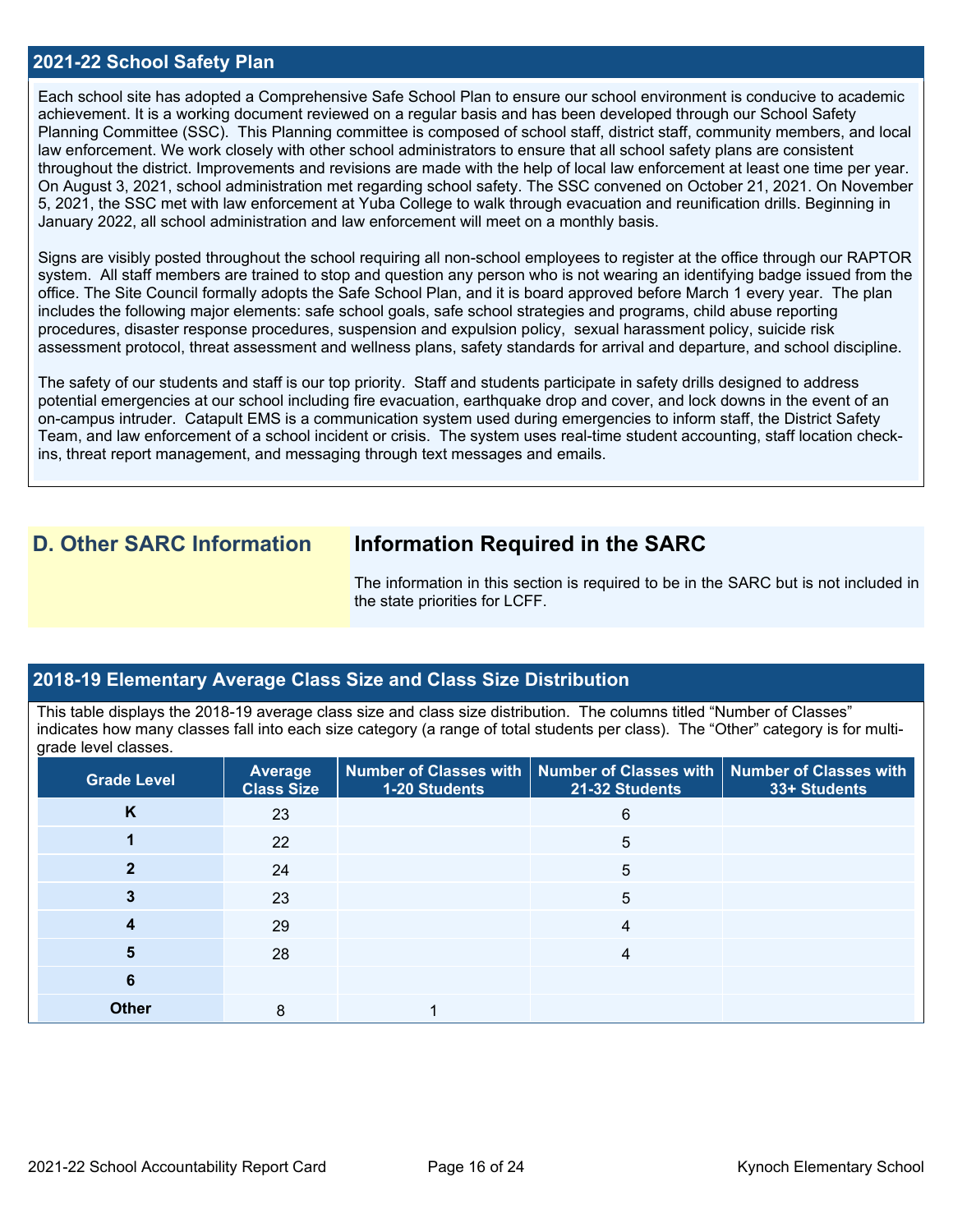## **2019-20 Elementary Average Class Size and Class Size Distribution**

This table displays the 2019-20 average class size and class size distribution. The columns titled "Number of Classes" indicates how many classes fall into each size category (a range of total students per class). The "Other" category is for multi-grade level classes.

| <b>Grade Level</b> | Average<br><b>Class Size</b> | 1-20 Students | Number of Classes with   Number of Classes with  <br>21-32 Students | <b>Number of Classes with</b><br>33+ Students |
|--------------------|------------------------------|---------------|---------------------------------------------------------------------|-----------------------------------------------|
| K                  | 23                           |               | 6                                                                   |                                               |
|                    | 23                           |               | 5                                                                   |                                               |
|                    | 22                           |               | 4                                                                   |                                               |
|                    | 26                           |               | 5                                                                   |                                               |
|                    | 31                           |               | 4                                                                   |                                               |
| 5                  | 29                           |               |                                                                     |                                               |
| 6                  |                              |               |                                                                     |                                               |
| <b>Other</b>       | 11                           |               |                                                                     |                                               |

## **2020-21 Elementary Average Class Size and Class Size Distribution**

This table displays the 2020-21 average class size and class size distribution. The columns titled "Number of Classes" indicates how many classes fall into each size category (a range of total students per class). The "Other" category is for multi-grade level classes.

| <b>Grade Level</b> | Average<br><b>Class Size</b> | 1-20 Students | Number of Classes with   Number of Classes with   Number of Classes with<br>21-32 Students | 33+ Students |
|--------------------|------------------------------|---------------|--------------------------------------------------------------------------------------------|--------------|
| K                  | 19                           | 3             |                                                                                            |              |
|                    | 23                           |               | 5                                                                                          |              |
|                    | 23                           |               | 5                                                                                          |              |
|                    | 21                           |               | 4                                                                                          |              |
|                    | 30                           |               |                                                                                            |              |
| b                  | 27                           |               |                                                                                            |              |
| 6                  |                              |               |                                                                                            |              |
| <b>Other</b>       | 12                           |               |                                                                                            |              |

### **2020-21 Ratio of Pupils to Academic Counselor**

This table displays the ratio of pupils to Academic Counselor. One full time equivalent (FTE) equals one staff member working full time; one FTE could also represent two staff members who each work 50 percent of full time.

| <b>Title</b>                        | <b>Ratio</b> |
|-------------------------------------|--------------|
| <b>Pupils to Academic Counselor</b> | 1155         |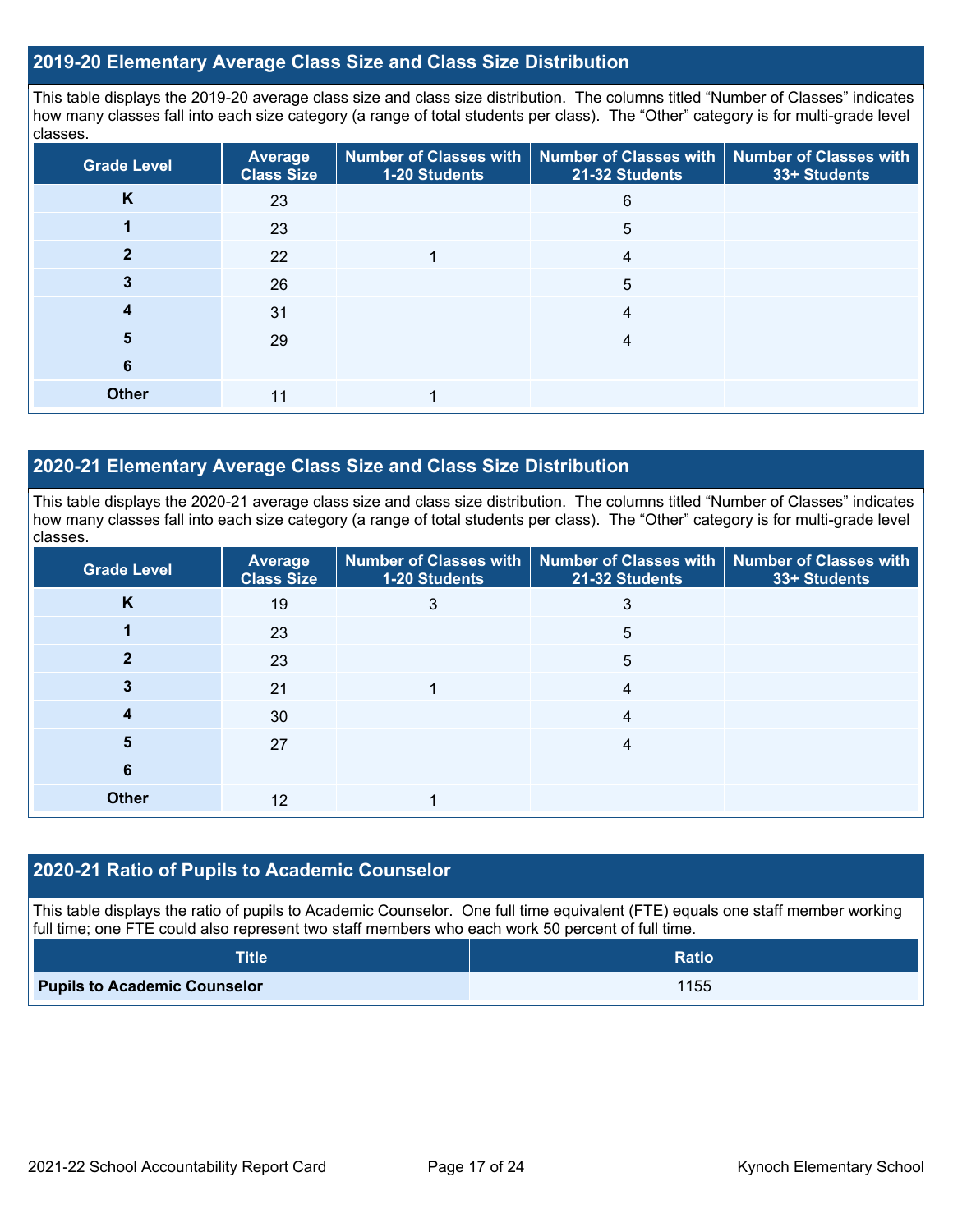## **2020-21 Student Support Services Staff**

This table displays the number of FTE support staff assigned to this school. One full time equivalent (FTE) equals one staff member working full time; one FTE could also represent two staff members who each work 50 percent of full time.

| <b>Title</b>                                                         | <b>Number of FTE Assigned to School</b> |
|----------------------------------------------------------------------|-----------------------------------------|
| <b>Counselor (Academic, Social/Behavioral or Career Development)</b> | 0.6                                     |
| Library Media Teacher (Librarian)                                    | $\mathbf 0$                             |
| <b>Library Media Services Staff (Paraprofessional)</b>               | 1.0                                     |
| <b>Psychologist</b>                                                  | 0.6                                     |
| <b>Social Worker</b>                                                 | $\mathbf{0}$                            |
| <b>Speech/Language/Hearing Specialist</b>                            | 1.0                                     |
| <b>Resource Specialist (non-teaching)</b>                            | 2.0                                     |
| <b>Other</b>                                                         | 4.25                                    |

## **2019-20 Expenditures Per Pupil and School Site Teacher Salaries**

This table displays the 2019-20 expenditures per pupil and average teach salary for this school. Cells with N/A values do not require data.

| <b>Level</b>                                         | <b>Total</b><br><b>Expenditures</b><br><b>Per Pupil</b> | <b>Expenditures</b><br><b>Per Pupil</b><br>(Restricted) | <b>Expenditures</b><br><b>Per Pupil</b><br>(Unrestricted) | Average<br><b>Teacher</b><br><b>Salary</b> |
|------------------------------------------------------|---------------------------------------------------------|---------------------------------------------------------|-----------------------------------------------------------|--------------------------------------------|
| <b>School Site</b>                                   | \$10,245                                                | \$2,791                                                 | \$7,454                                                   | \$86,872                                   |
| <b>District</b>                                      | N/A                                                     | N/A                                                     | \$7,955                                                   | \$78,632                                   |
| <b>Percent Difference - School Site and District</b> | N/A                                                     | N/A                                                     | $-6.5$                                                    | 10.0                                       |
| <b>State</b>                                         | N/A                                                     | N/A                                                     | \$8,444                                                   | \$81,044                                   |
| <b>Percent Difference - School Site and State</b>    | N/A                                                     | N/A                                                     | $-12.5$                                                   | 6.9                                        |

## **2020-21 Types of Services Funded**

The Local Control Funding Formula (LCFF) creates funding targets based on student characteristics and provides flexibility aligned to increasing or improving services for districts to fund strategies at the local level to improve student outcomes. Our Local Control Accountability Plan outlines LCFF expenditures based on the following goals: 1) Improve academic performance by creating an academic system that addresses and engages the various identified needs of all MJUSD students; 2) Improve the physical and emotional conditions of MJUSD schools to address the needs of the whole student; 3) Build a system of specific supports for our EL (English learner), foster, and low SES students; 4) Improve the meaningful school to home relationship; 5) Improve employee morale by creating policies and practices that support the well-being of staff.

Base grant funding provides core, direct instruction and support to students, funds teachers, site administration, district office personnel, maintenance, special education, and all other operating expenses. Each site receives a discretionary allocation. Sites are not responsible for home-to-school transportation, utilities, routine and deferred facility maintenance, custodial or grounds upkeep. Sites also receive support services such as academic and social-emotional counseling, health, and psychological services. School sites receive additional monies for supplemental academic interventions directed to targeted students who are not performing at grade level.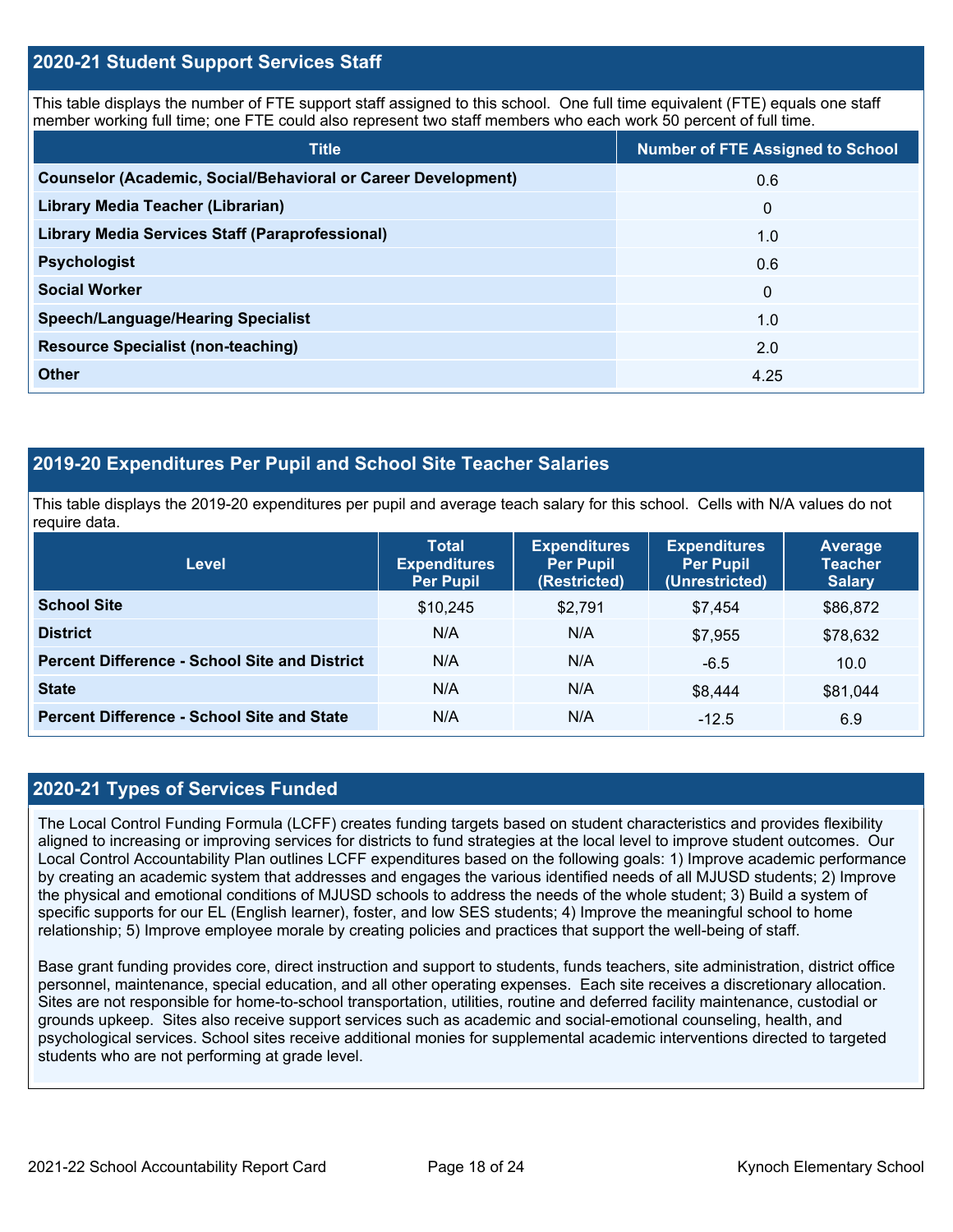## **2019-20 Teacher and Administrative Salaries**

This table displays the 2019-20 Teacher and Administrative salaries. For detailed information on salaries, see the CDE Certification Salaries & Benefits web page at [http://www.cde.ca.gov/ds/fd/cs/.](http://www.cde.ca.gov/ds/fd/cs/)

| Category                                             | <b>District</b><br><b>Amount</b> | <b>State Average</b><br>for Districts<br>in Same Category |
|------------------------------------------------------|----------------------------------|-----------------------------------------------------------|
| <b>Beginning Teacher Salary</b>                      | \$53,451                         | \$51,029                                                  |
| <b>Mid-Range Teacher Salary</b>                      | \$75,649                         | \$78,583                                                  |
| <b>Highest Teacher Salary</b>                        | \$108,420                        | \$99,506                                                  |
| <b>Average Principal Salary (Elementary)</b>         | \$109,013                        | \$124,576                                                 |
| <b>Average Principal Salary (Middle)</b>             | \$114,463                        | \$131,395                                                 |
| <b>Average Principal Salary (High)</b>               | \$121,763                        | \$144,697                                                 |
| <b>Superintendent Salary</b>                         | \$207,200                        | \$240,194                                                 |
| <b>Percent of Budget for Teacher Salaries</b>        | 33%                              | 34%                                                       |
| <b>Percent of Budget for Administrative Salaries</b> | 6%                               | 6%                                                        |

#### **Professional Development**

The Marysville Joint Unified School District Board of Trustees believes that, in order to maximize student learning and achievement in all subgroups, staff members must be continuously engaged in learning and improving their skills through professional learning and collaboration. The district offers a program of ongoing professional development which includes opportunities for teachers to enhance their instructional practices and improve student engagement and educational outcomes. Along with ongoing articulation through Professional Learning Communities (PLCs) and trainings scheduled during and after school, teachers annually participate in 3 days of professional development in their PLCs and 4 additional professional development days on non-instructional days. In addition, all new teachers hired before the New Teacher Training on July 29, 2021 were invited to participate in 2 additional professional development days. District summative data has illustrated a need for professional development in the areas around school and classroom culture, behavior management, as well as EL strategies, and best practices in Mathematics.

This table displays the number of school days dedicated to staff development and continuous improvement.

| <b>Subiect</b>                                                                  |  | $\vert$ 2019-20 $\vert$ 2020-21 $\vert$ 2021-22 $\vert$ |  |
|---------------------------------------------------------------------------------|--|---------------------------------------------------------|--|
| Number of school days dedicated to Staff Development and Continuous Improvement |  |                                                         |  |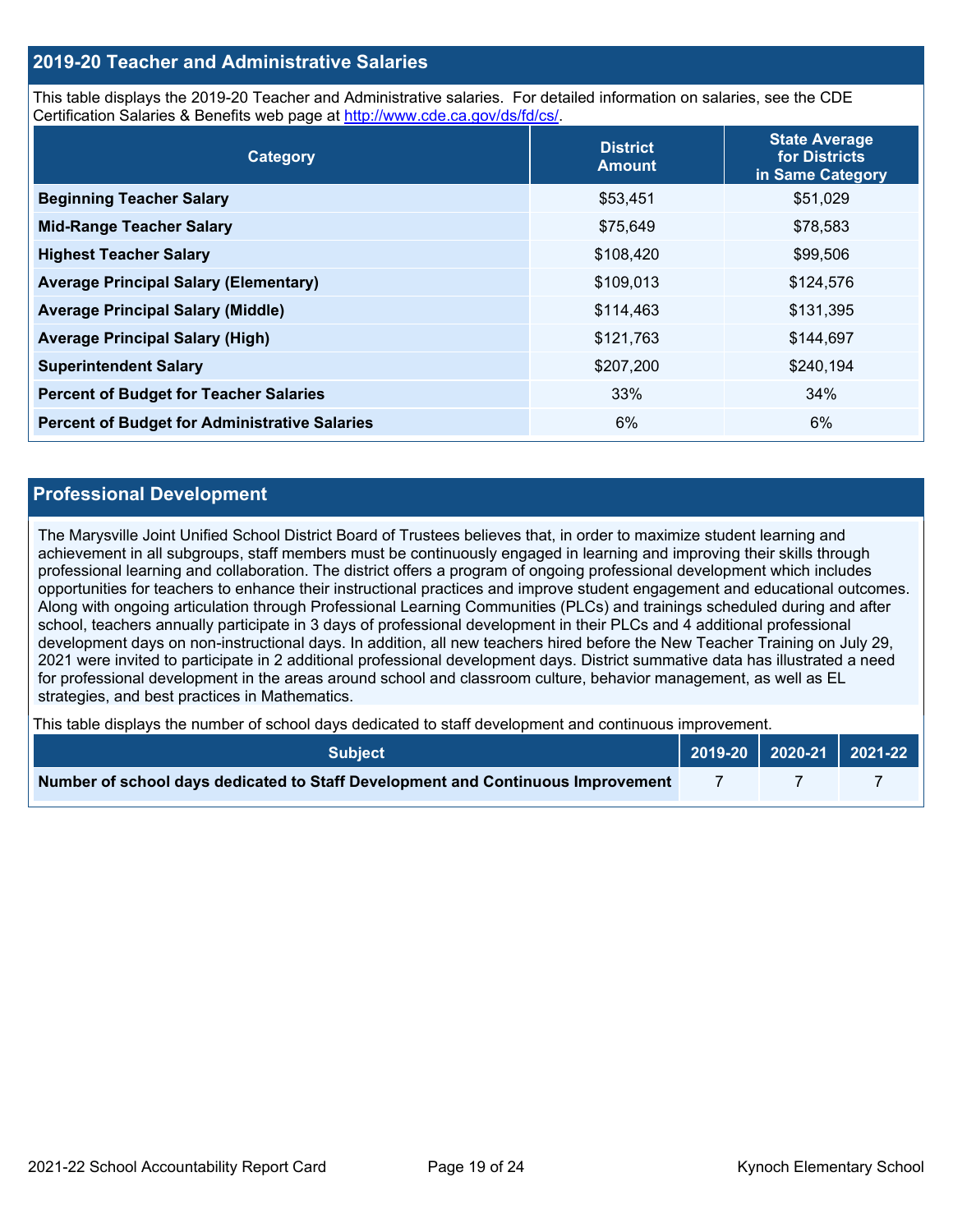# **Marysville Joint Unified School District 2020-21 Local Accountability Report Card (LARC) Addendum**

## **Local Accountability Report Card (LARC) Addendum**

**2020-21 Local Accountability Report Card (LARC) Addendum Overview**



On July 14, 2021, the California State Board of Education (SBE) determined that the California Department of Education (CDE) will use the SARC as the mechanism to conduct a one-time data collection of the LEA-level aggregate test results of all school's local assessments administered during the 2020–2021 school year in order to meet the federal Every Students Succeeds Act (ESSA) reporting requirement for the Local Educational Agency Accountability Report Cards (LARCs).

Each local educational agency (LEA) is responsible for preparing and posting their annual LARC in accordance with the federal ESSA. As a courtesy, the CDE prepares and posts the LARCs on behalf of all LEAs.

Only for the 2020–2021 school year and the 2020–2021 LARCs, LEAs are required to report their aggregate local assessments test results at the LEA-level to the CDE by populating the tables below via the SARC. These data will be used to meet the LEAs' federal requirement for their LARCs. Note that it is the responsibility of the school and LEA to ensure that all student privacy and suppression rules are in place when reporting data in Tables 3 and 4 in the Addendum, as applicable.

The tables below are not part of the SBE approved 2020–2021 SARC template but rather are the mechanism by which these required data will be collected from LEAs.

For purposes of the LARC and the following tables, an LEA is defined as a school district, a county office of education, or a direct funded charter school.

| 2021-22 District Contact Information |                                          |  |  |
|--------------------------------------|------------------------------------------|--|--|
| <b>District Name</b>                 | Marysville Joint Unified School District |  |  |
| <b>Phone Number</b>                  | $(530)$ 741-6000                         |  |  |
| Superintendent                       | Fal Asrani, Ed.D.                        |  |  |
| <b>Email Address</b>                 | fasrani@mjusd.com                        |  |  |
| <b>District Website Address</b>      | www.mjusd.com                            |  |  |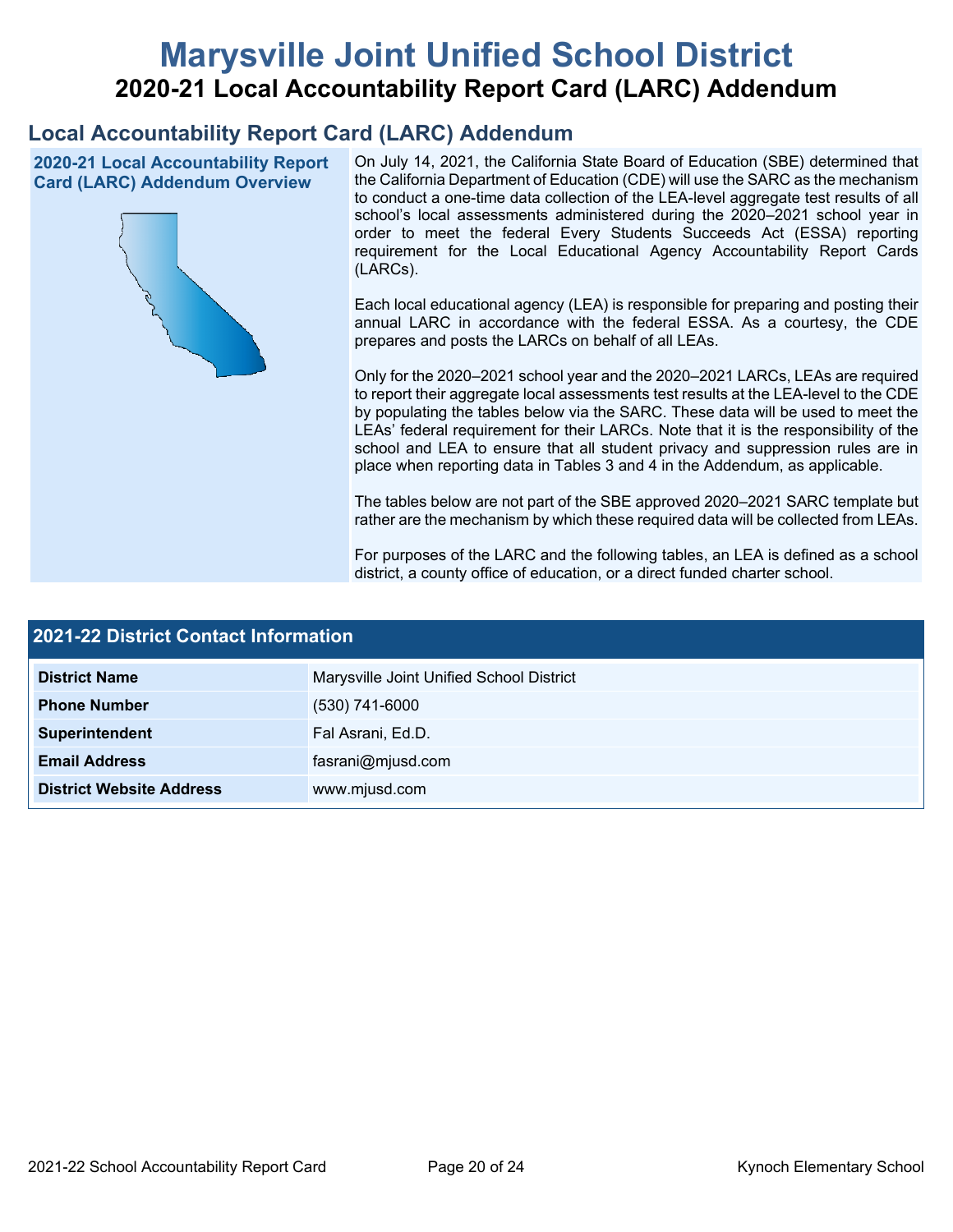## **2020-21 CAASPP Test Results in ELA by Student Group**

This table displays CAASPP test results in ELA by student group for students grades three through eight and grade eleven taking and completing a state-administered assessment. The CDE will populate this table for schools in cases where the school administered the CAASPP assessment. In cases where the school administered a local assessment instead of CAASPP, the CDE will populate this table with "NT" values, meaning this school did not test students using the CAASPP. See the local assessment(s) table for more information.

| <b>CAASPP</b><br><b>Student Groups</b>               | <b>CAASPP</b><br><b>Total</b><br><b>Enrollment</b> | <b>CAASPP</b><br><b>Number</b><br><b>Tested</b> | <b>CAASPP</b><br><b>Percent</b><br><b>Tested</b> | <b>CAASPP</b><br><b>Percent</b><br><b>Not Tested</b> | <b>CAASPP</b><br><b>Percent</b><br>Met or<br><b>Exceeded</b> |
|------------------------------------------------------|----------------------------------------------------|-------------------------------------------------|--------------------------------------------------|------------------------------------------------------|--------------------------------------------------------------|
| <b>All Students</b>                                  | 5136                                               | 4085                                            | 79.54                                            | 20.46                                                | 26.68                                                        |
| <b>Female</b>                                        | 2503                                               | 2030                                            | 81.10                                            | 18.90                                                | 30.34                                                        |
| <b>Male</b>                                          | 2633                                               | 2055                                            | 78.05                                            | 21.95                                                | 23.07                                                        |
| American Indian or Alaska Native                     | 103                                                | 76                                              | 73.79                                            | 26.21                                                | 21.05                                                        |
| Asian                                                | 464                                                | 383                                             | 82.54                                            | 17.46                                                | 23.02                                                        |
| <b>Black or African American</b>                     | 177                                                | 117                                             | 66.10                                            | 33.90                                                | 20.18                                                        |
| <b>Filipino</b>                                      | 26                                                 | 24                                              | 92.31                                            | 7.69                                                 | 54.55                                                        |
| <b>Hispanic or Latino</b>                            | 2365                                               | 1921                                            | 81.23                                            | 18.77                                                | 24.72                                                        |
| Native Hawaiian or Pacific Islander                  | 12                                                 | 9                                               | 75.00                                            | 25.00                                                | $-$                                                          |
| <b>Two or More Races</b>                             | 273                                                | 218                                             | 79.85                                            | 20.15                                                | 34.11                                                        |
| <b>White</b>                                         | 1716                                               | 1337                                            | 77.91                                            | 22.09                                                | 29.70                                                        |
| <b>English Learners</b>                              | 1084                                               | 882                                             | 81.37                                            | 18.63                                                | 7.35                                                         |
| <b>Foster Youth</b>                                  | 41                                                 | 36                                              | 87.80                                            | 12.20                                                | 14.71                                                        |
| <b>Homeless</b>                                      | 42                                                 | 20                                              | 47.62                                            | 52.38                                                | 22.22                                                        |
| <b>Military</b>                                      | 76                                                 | 64                                              | 84.21                                            | 15.79                                                | 53.97                                                        |
| <b>Socioeconomically Disadvantaged</b>               | 3861                                               | 3039                                            | 78.71                                            | 21.29                                                | 23.56                                                        |
| <b>Students Receiving Migrant Education Services</b> | 14                                                 | 11                                              | 78.57                                            | 21.43                                                | 36.36                                                        |
| <b>Students with Disabilities</b>                    | 759                                                | 572                                             | 75.36                                            | 24.64                                                | 5.70                                                         |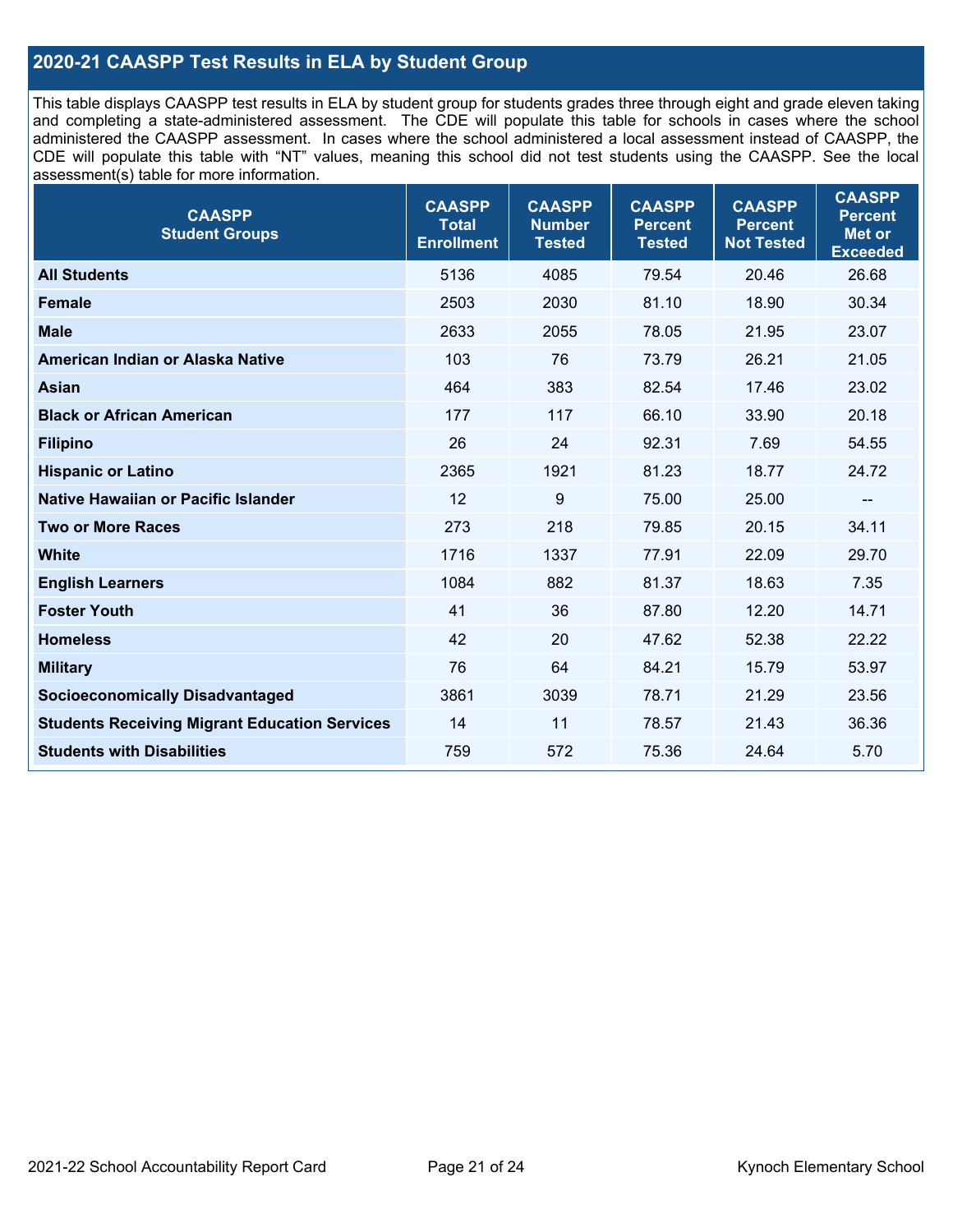## **2020-21 CAASPP Test Results in Math by Student Group**

This table displays CAASPP test results in Math by student group for students grades three through eight and grade eleven taking and completing a state-administered assessment. The CDE will populate this table for schools in cases where the school administered the CAASPP assessment. In cases where the school administered a local assessment instead of CAASPP, the CDE will populate this table with "NT" values, meaning this school did not test students using the CAASPP. See the local assessment(s) table for more information.

| <b>CAASPP</b><br><b>Student Groups</b>               | <b>CAASPP</b><br><b>Total</b><br><b>Enrollment</b> | <b>CAASPP</b><br><b>Number</b><br><b>Tested</b> | <b>CAASPP</b><br><b>Percent</b><br><b>Tested</b> | <b>CAASPP</b><br><b>Percent</b><br><b>Not Tested</b> | <b>CAASPP</b><br><b>Percent</b><br><b>Met or</b><br><b>Exceeded</b> |
|------------------------------------------------------|----------------------------------------------------|-------------------------------------------------|--------------------------------------------------|------------------------------------------------------|---------------------------------------------------------------------|
| <b>All Students</b>                                  | 5136                                               | 4102                                            | 79.87                                            | 20.13                                                | 12.95                                                               |
| <b>Female</b>                                        | 2503                                               | 2052                                            | 81.98                                            | 18.02                                                | 11.40                                                               |
| <b>Male</b>                                          | 2633                                               | 2050                                            | 77.86                                            | 22.14                                                | 14.48                                                               |
| American Indian or Alaska Native                     | 103                                                | 71                                              | 68.93                                            | 31.07                                                | 1.41                                                                |
| <b>Asian</b>                                         | 464                                                | 386                                             | 83.19                                            | 16.81                                                | 9.97                                                                |
| <b>Black or African American</b>                     | 177                                                | 123                                             | 69.49                                            | 30.51                                                | 11.67                                                               |
| <b>Filipino</b>                                      | 26                                                 | 23                                              | 88.46                                            | 11.54                                                | 34.78                                                               |
| <b>Hispanic or Latino</b>                            | 2365                                               | 1934                                            | 81.78                                            | 18.22                                                | 11.42                                                               |
| Native Hawaiian or Pacific Islander                  | 12                                                 | 9                                               | 75.00                                            | 25.00                                                | $\overline{\phantom{a}}$                                            |
| <b>Two or More Races</b>                             | 273                                                | 217                                             | 79.49                                            | 20.51                                                | 19.25                                                               |
| <b>White</b>                                         | 1716                                               | 1339                                            | 78.03                                            |                                                      | 15.29                                                               |
| <b>English Learners</b>                              | 1084                                               | 903                                             | 83.30                                            | 16.70                                                | 2.92                                                                |
| <b>Foster Youth</b>                                  | 41                                                 | 35                                              | 85.37                                            | 14.63                                                | 5.88                                                                |
| <b>Homeless</b>                                      | 42                                                 | 18                                              | 42.86                                            | 57.14                                                | 0.00                                                                |
| <b>Military</b>                                      | 76                                                 | 60                                              | 78.95                                            | 21.05                                                | 36.67                                                               |
| <b>Socioeconomically Disadvantaged</b>               | 3861                                               | 3036                                            | 78.63                                            | 21.37                                                | 11.12                                                               |
| <b>Students Receiving Migrant Education Services</b> | 14                                                 | 10                                              | 71.43                                            | 28.57                                                | $\overline{\phantom{a}}$                                            |
| <b>Students with Disabilities</b>                    | 759                                                | 565                                             | 74.44                                            | 25.56                                                | 3.58                                                                |

## **2020-21 Local Assessment Test Results in ELA by Student Group**

This table displays Local Assessment test results in ELA by student group for students grades three through eight and grade eleven. LEAs/schools will populate this table for schools in cases where the school administered a local assessment. In cases where the school administered the CAASPP assessment, LEAs/schools will populate this table with "N/A" values in all cells, meaning this table is Not Applicable for this school.

| N/A<br><b>Student Groups</b>     | N/A<br><b>Total</b><br><b>Enrollment</b> | N/A<br><b>Number</b><br><b>Tested</b> | N/A<br><b>Percent</b><br><b>Tested</b> | N/A<br><b>Percent</b><br><b>Not Tested</b> | N/A<br><b>Percent</b><br><b>At or Above</b><br><b>Grade Level</b> |
|----------------------------------|------------------------------------------|---------------------------------------|----------------------------------------|--------------------------------------------|-------------------------------------------------------------------|
| <b>All Students</b>              | N/A                                      | N/A                                   | N/A                                    | N/A                                        | N/A                                                               |
| <b>Female</b>                    | N/A                                      | N/A                                   | N/A                                    | N/A                                        | N/A                                                               |
| <b>Male</b>                      | N/A                                      | N/A                                   | N/A                                    | N/A                                        | N/A                                                               |
| American Indian or Alaska Native | N/A                                      | N/A                                   | N/A                                    | N/A                                        | N/A                                                               |
| Asian                            | N/A                                      | N/A                                   | N/A                                    | N/A                                        | N/A                                                               |

2021-22 School Accountability Report Card **Page 22 of 24** Kynoch Elementary School Page 22 of 24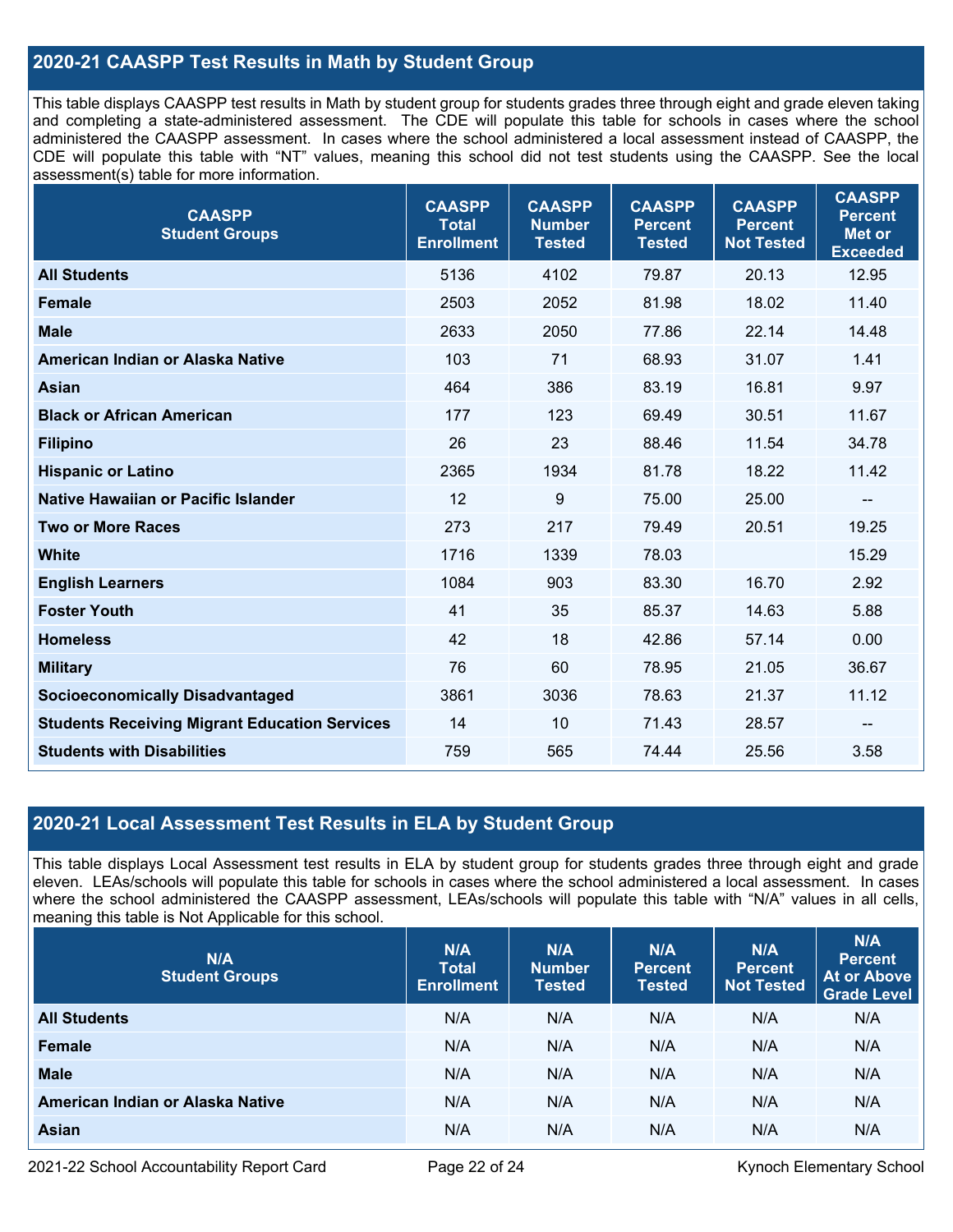| <b>Black or African American</b>                                                           | N/A | N/A | N/A | N/A | N/A |  |
|--------------------------------------------------------------------------------------------|-----|-----|-----|-----|-----|--|
| <b>Filipino</b>                                                                            | N/A | N/A | N/A | N/A | N/A |  |
| <b>Hispanic or Latino</b>                                                                  | N/A | N/A | N/A | N/A | N/A |  |
| Native Hawaiian or Pacific Islander                                                        | N/A | N/A | N/A | N/A | N/A |  |
| <b>Two or More Races</b>                                                                   | N/A | N/A | N/A | N/A | N/A |  |
| <b>White</b>                                                                               | N/A | N/A | N/A | N/A | N/A |  |
| <b>English Learners</b>                                                                    | N/A | N/A | N/A | N/A | N/A |  |
| <b>Foster Youth</b>                                                                        | N/A | N/A | N/A | N/A | N/A |  |
| <b>Homeless</b>                                                                            | N/A | N/A | N/A | N/A | N/A |  |
| <b>Military</b>                                                                            | N/A | N/A | N/A | N/A | N/A |  |
| <b>Socioeconomically Disadvantaged</b>                                                     | N/A | N/A | N/A | N/A | N/A |  |
| <b>Students Receiving Migrant Education Services</b>                                       | N/A | N/A | N/A | N/A | N/A |  |
| <b>Students with Disabilities</b>                                                          | N/A | N/A | N/A | N/A | N/A |  |
| <b>Hispanic or Latino</b>                                                                  | N/A | N/A | N/A | N/A | N/A |  |
| *At or above the grade-level standard in the context of the local assessment administered. |     |     |     |     |     |  |

## **2020-21 Local Assessment Test Results in Math by Student Group**

This table displays Local Assessment test results in Math by student group for students grades three through eight and grade eleven. LEAs/schools will populate this table for schools in cases where the school administered a local assessment. In cases where the school administered the CAASPP assessment, LEAs/schools will populate this table with "N/A" values in all cells, meaning this table is Not Applicable for this school.

| N/A<br><b>Student Groups</b>           | N/A<br><b>Total</b><br><b>Enrollment</b> | N/A<br><b>Number</b><br><b>Tested</b> | N/A<br><b>Percent</b><br><b>Tested</b> | N/A<br><b>Percent</b><br><b>Not Tested</b> | N/A<br><b>Percent</b><br><b>At or Above</b><br><b>Grade Level</b> |
|----------------------------------------|------------------------------------------|---------------------------------------|----------------------------------------|--------------------------------------------|-------------------------------------------------------------------|
| <b>All Students</b>                    | N/A                                      | N/A                                   | N/A                                    | N/A                                        | N/A                                                               |
| <b>Female</b>                          | N/A                                      | N/A                                   | N/A                                    | N/A                                        | N/A                                                               |
| <b>Male</b>                            | N/A                                      | N/A                                   | N/A                                    | N/A                                        | N/A                                                               |
| American Indian or Alaska Native       | N/A                                      | N/A                                   | N/A                                    | N/A                                        | N/A                                                               |
| <b>Asian</b>                           | N/A                                      | N/A                                   | N/A                                    | N/A                                        | N/A                                                               |
| <b>Black or African American</b>       | N/A                                      | N/A                                   | N/A                                    | N/A                                        | N/A                                                               |
| <b>Filipino</b>                        | N/A                                      | N/A                                   | N/A                                    | N/A                                        | N/A                                                               |
| <b>Hispanic or Latino</b>              | N/A                                      | N/A                                   | N/A                                    | N/A                                        | N/A                                                               |
| Native Hawaiian or Pacific Islander    | N/A                                      | N/A                                   | N/A                                    | N/A                                        | N/A                                                               |
| <b>Two or More Races</b>               | N/A                                      | N/A                                   | N/A                                    | N/A                                        | N/A                                                               |
| <b>White</b>                           | N/A                                      | N/A                                   | N/A                                    | N/A                                        | N/A                                                               |
| <b>English Learners</b>                | N/A                                      | N/A                                   | N/A                                    | N/A                                        | N/A                                                               |
| <b>Foster Youth</b>                    | N/A                                      | N/A                                   | N/A                                    | N/A                                        | N/A                                                               |
| <b>Homeless</b>                        | N/A                                      | N/A                                   | N/A                                    | N/A                                        | N/A                                                               |
| <b>Military</b>                        | N/A                                      | N/A                                   | N/A                                    | N/A                                        | N/A                                                               |
| <b>Socioeconomically Disadvantaged</b> | N/A                                      | N/A                                   | N/A                                    | N/A                                        | N/A                                                               |